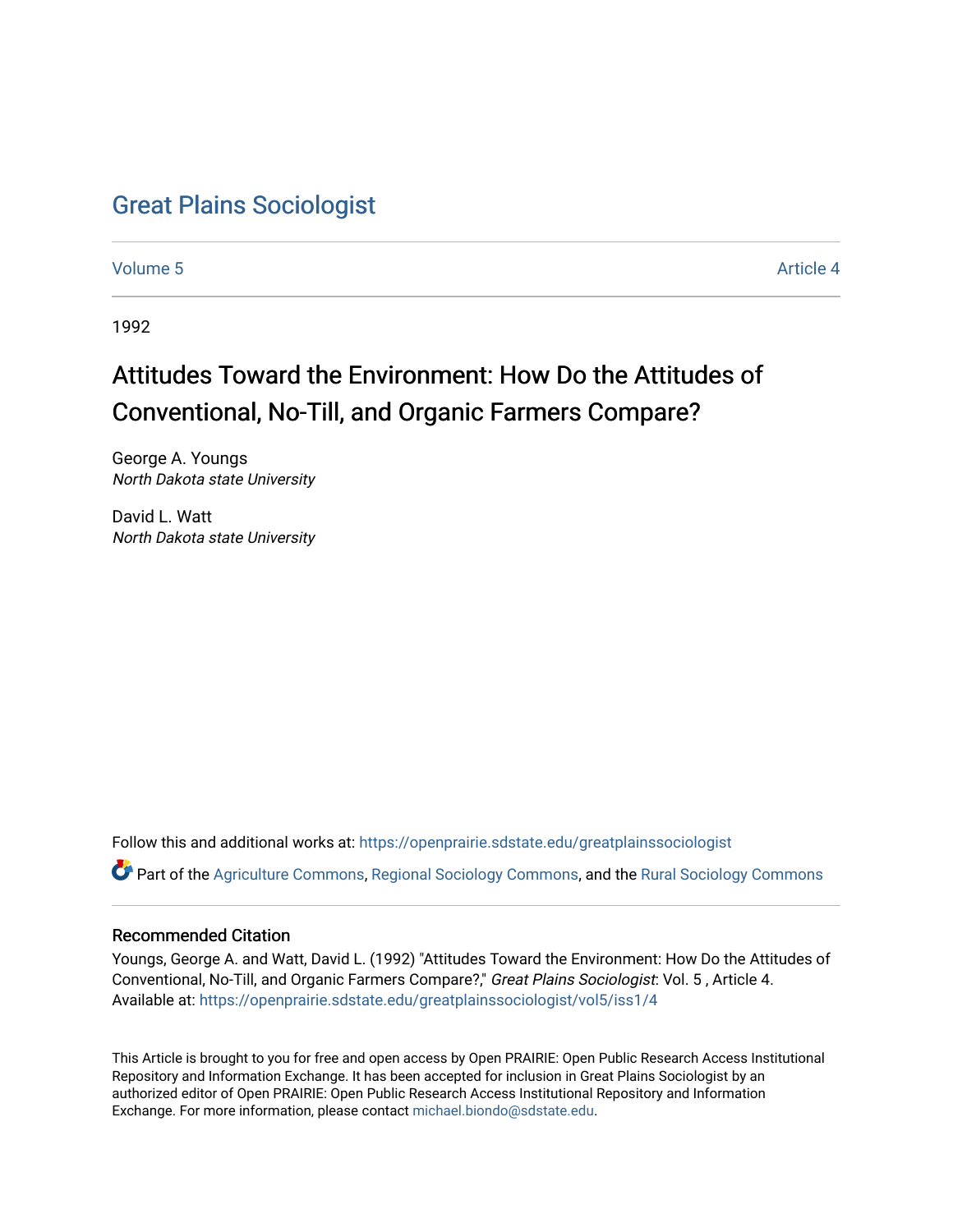#### Attitudes Toward the Environment: How Do the Attitudes of Conventional, Ho-Till, and Organic Farmers Compare?'

George A. Youngs, Jr. Gary A. Goreham Department of Sociology/Anthropology North Dakota state University David L. Watt Department of Agricultural Economics North Dakota state University

#### Introduction

ł

One of the key dynamics in today's increased interest in alternative farming is concern for the environment (Beus and Dunlap, 1990). Many advocates of alternative farming argue that conventional farming harms the environment and may even destroy the future of agriculture. The implicit, and often explicit, notion associated with this view is that conventional farmers are less concerned about the environment than are alternative farmers. The present study will test this notion by comparing the attitudes toward the environment of conventional farmers with two types of alternative farmers, organic and no-till.

By definition, conventional farmers are those farmers who practice high-input farming, including the use of such commercial chemicals as herbicides, pesticides, fungicides, and synthetic fertilizers. Additionally, they typically practice routine tillage to supplement their chemical efforts to control weeds. In contrast, alternative farmers are those farmers who generally avoid

<sup>&</sup>lt;sup>1</sup> This research was part of the Initiative for Sustainable Agriculture, Northwest Area Foundation. St. Paul. MN (Contract No. 5350). An earlier draft of this paper was presented at the annual meeting of the Midwest Sociological Society. Des Moines. Iowa. April 11-14,1991. Bruce Dahi, Roy Jacobsen, Randy Sell, and Larry Steams assisted within this project.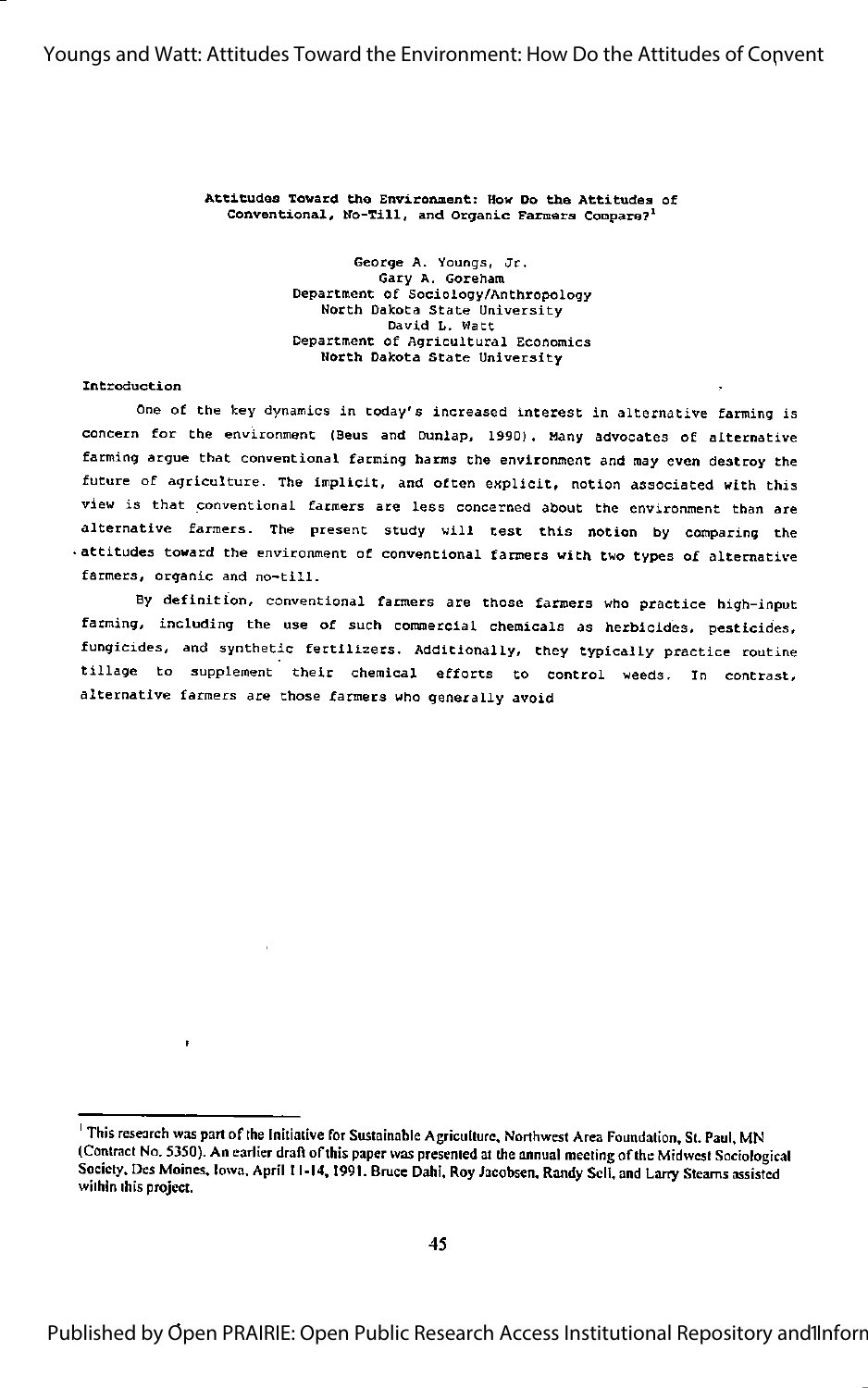Che use either of commeccial chemicals or of conventional tillage techniques. Specifically, organic farmers minimise the use of commercial chemicals, while no-tili farmers minimize tillage. Presumably, the goal in switching to these alternative practices is to reduce pollution and soil erosion, so it is reasonable to expect that farmers who engage in these practices have more pro-environment attitudes than those who do not.

However, there are some internal inconsistencies in the farming practices of alternative farmers that obfuscate efforts to pursue pro-environmental farming and complicate out efforts to predict farmers' attitudes. Tor example, as organic farmers reduce their use of herbicides, fungicides, and pesticides, these farmers need an alternative means of controlling weeds, fungi, and insects. The use of routine tillage practices, similar to those used by conventional farmers, is such an alternative (Buttel et al., 19901.

In contrast, many no-till farmers would argue that routine tillage is environmentally damaging and should be avoided, but no-till farmers need an alternative means of controlling the weeds, fungi, and insects that grow among the crop residue left by no-till or minimum till farming. The use of herbicides, fungicides, and insecticides, such as chose used by conventional farmers, is such an alternative. Thus, while both groups of alternative farmers engage in practices which distinguish them from conventional farmers, the break with conventional farming is not complete for either group (organic farmers still practice routine tillage, and no-till farmers still use commetcial chemicals!, and the two groups of alternative farmers, themselves, emphasize potentially contradictory approaches to pro-environmental or sustainable farming.

These overlapping and contradictory practices among the three farm-types complicate our efforts to predict farmers' environmental attitudes, and the research on farmers' attitudes does little to address this complexity. The following three short-comings exist in the literature on environmental attitudes: a) no-till farmers have been ignored; b) both the extent and nature

46

 $\mathbf{r}$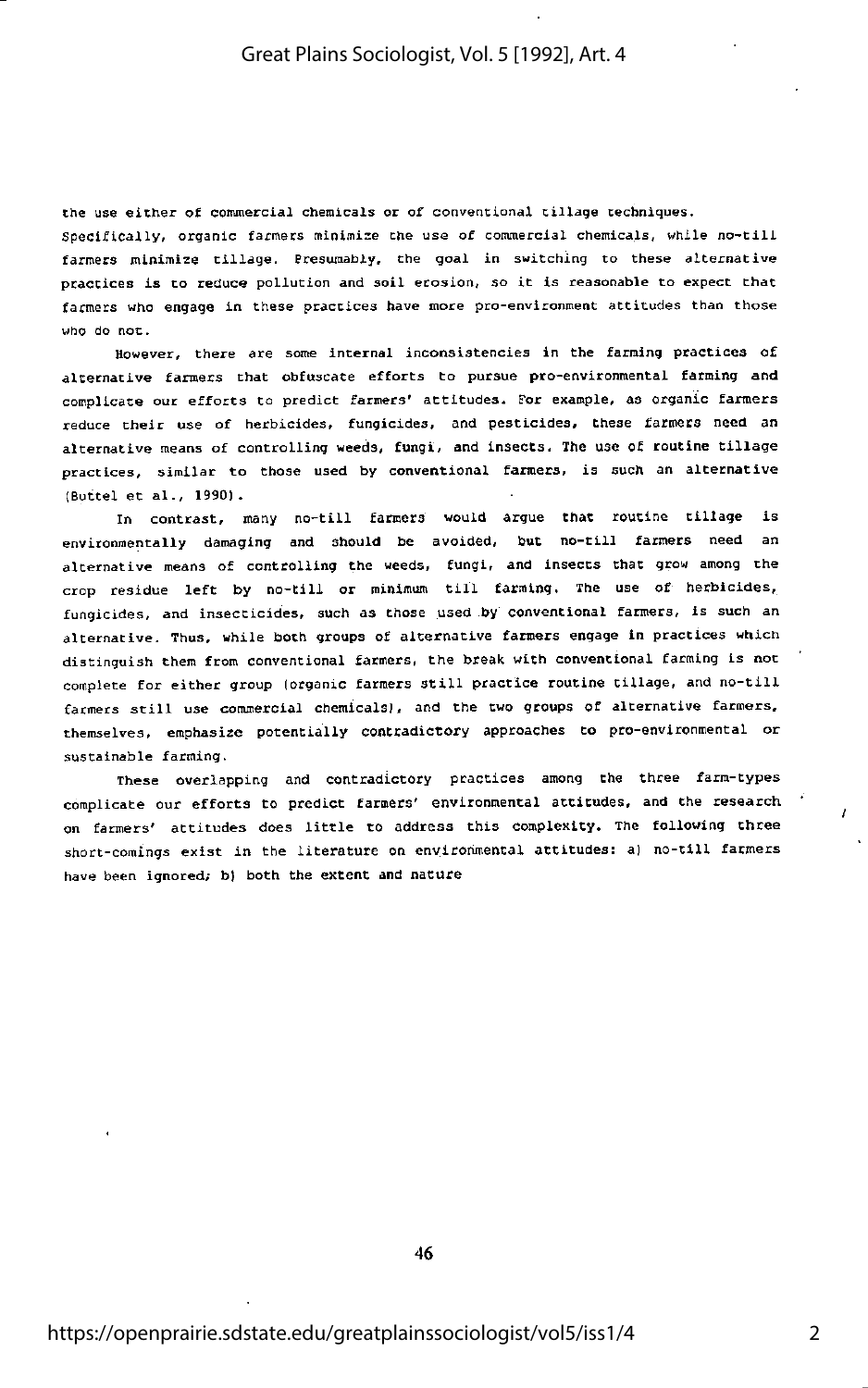of Che differences between conventional and organic farmers needs further clarification; and c) researchers have failed to take advantage of available multipleitem, standardized measures of environmental attitudes. The present paper addresses each of these short-comings.

First, little or no research exists on the environmental attitudes of no- till farmers. No-till farmers'simply may be conventional farmers who are the first to adopt new, minimum tillage equipment, or they truly may be alternative farmers. The present paper explicitly includes no-till farmers from a no-till farm organization and measures their attitudes toward environmental issues.

Second, <sup>a</sup> better understanding is needed of the extent and nature of the differences between the two groups of farmers, conventional and organic, that have received all the attention of past research. Research suggests that the attitudes and practices of these two types of farmers, while distinct, may not be as distinct as their public images suggest. For example, Buttel and Gillespie (1988) found that organic farmers in New York were more concerned than conventional farmers about the impact of pesticides and nitrate fertilizers on the environment, and that organic farmers were significantly more likely than conventional farmers to view "soil erosion as one of the major threats to the future of American agriculture" (1988: 14). However, the same researchers found no difference between organic and conventional farmers in their preference for tillage practices. These researchers also found substantial support among conventional farmers for many nominally organic farm practices (see also Buttel et al., 1990).

Similarly, Haistead, Padgitt, and Batie (1990:130) surveyed the priorities of farmers in Virginia and Iowa and found \*...a high level of concern regarding agricultural chemicals and water quality," and only modest differences In concern between "high" nitrogen appllers (often associated with conventional farming practices) and \*low nitrogen appllers. Furthermore,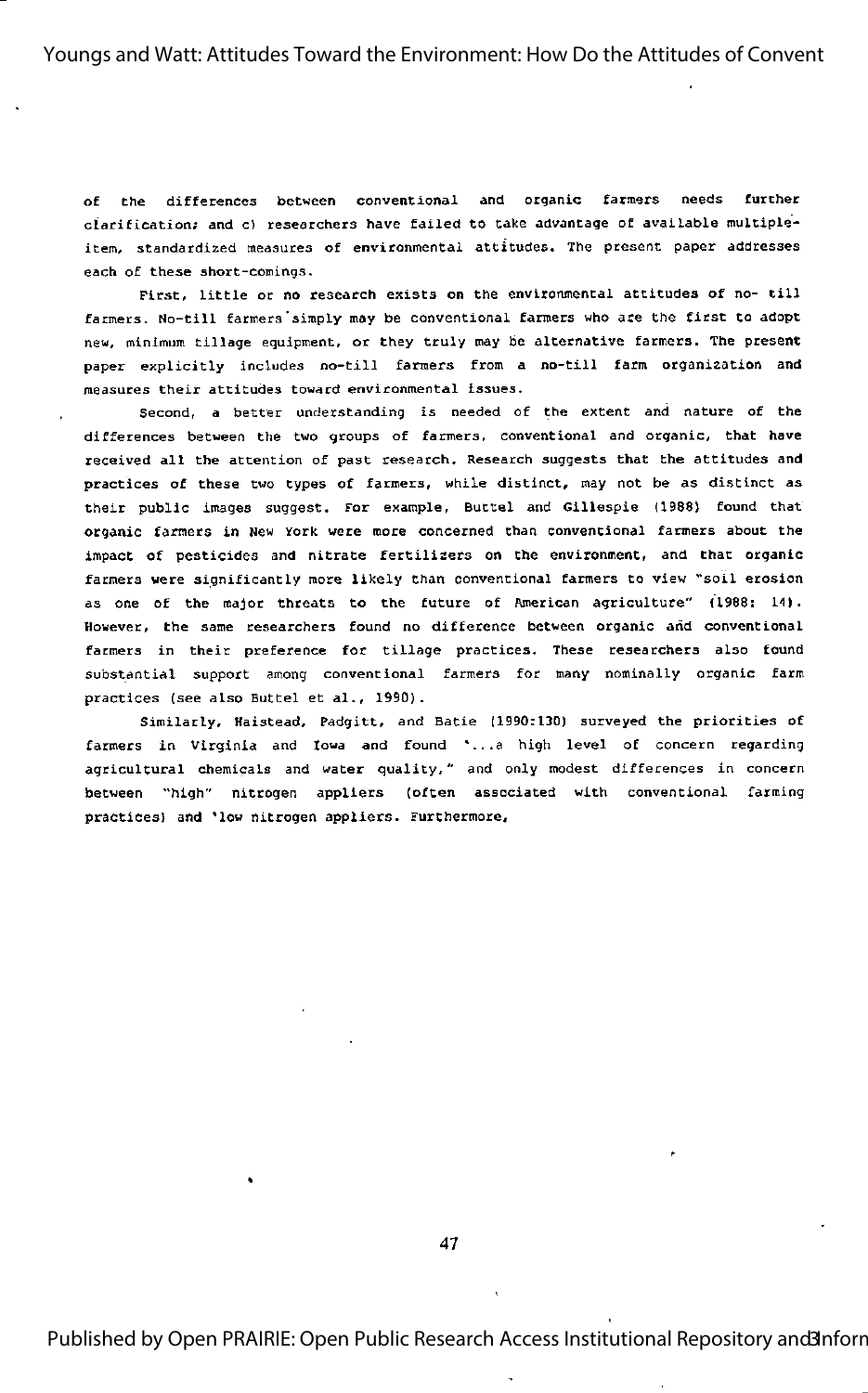Lockeretz and Wernick (1980) compared organic fanners from the Corn Belt to the stereotypical traits of conventional and organic farmers, and found that the actual traits of organic farmers often came closer to the stereotypical conventional farmer than to the stereotypical organic farmer.

<sup>A</sup> survey of these same farmers <sup>a</sup> decade later reinforced the original findings (Lockeretz and Madden, 1987). Only one-fourth to one-third of the organic fanners in either survey identified 'less environmental damage" as one of the significant advantages of organic farming. In addition, respondents to the second survey were more tolerant towards materials of disputed acceptability" (p. 61], such as superphosphate, herbicides and urea, than they had been <sup>a</sup> decade earlier. Collectively, these sdies (Buttel and Gillespie, <sup>19</sup> Buttel et al., 1990; Halstead, Padgict, and Bade, 1990; Lockeretz and

Madden, 1987; Lockeretz and Hernick, 1980) suggest that the attitudes of conventional and organic farmers, while distinct, may not be as different as commonly assumed, and that these attitudes must be periodically re-assessed to see if <sup>a</sup> difference remains. The present paper provides an update on the extent to which the attitudes of these groups differ.

Additional research alerts us to the importance of examining, not just the extent, but Che nature of any such difference. Buttel et al. (1981) studied farmers' attitudes toward agricultural pollution and soil erosion and found that these two, attitudinal dimensions were virtually independent of each other and were affected differently by an array of independent variables. Our earlier discussion of farm practices suggests that' this distinction is critical to comparing farm types (especially with the inclusion of no-till farmers) : Conventional and organic farmers differ in their use of commercial chemicals, but not necessarily in their tillage practices; while conventional and no-till fanners differ in their tillage practices, but not necessarily in their use of commercial chemicals. This pattern of practices suggests that conventional and organic farmers also may differ in their concern about agricultural pollution.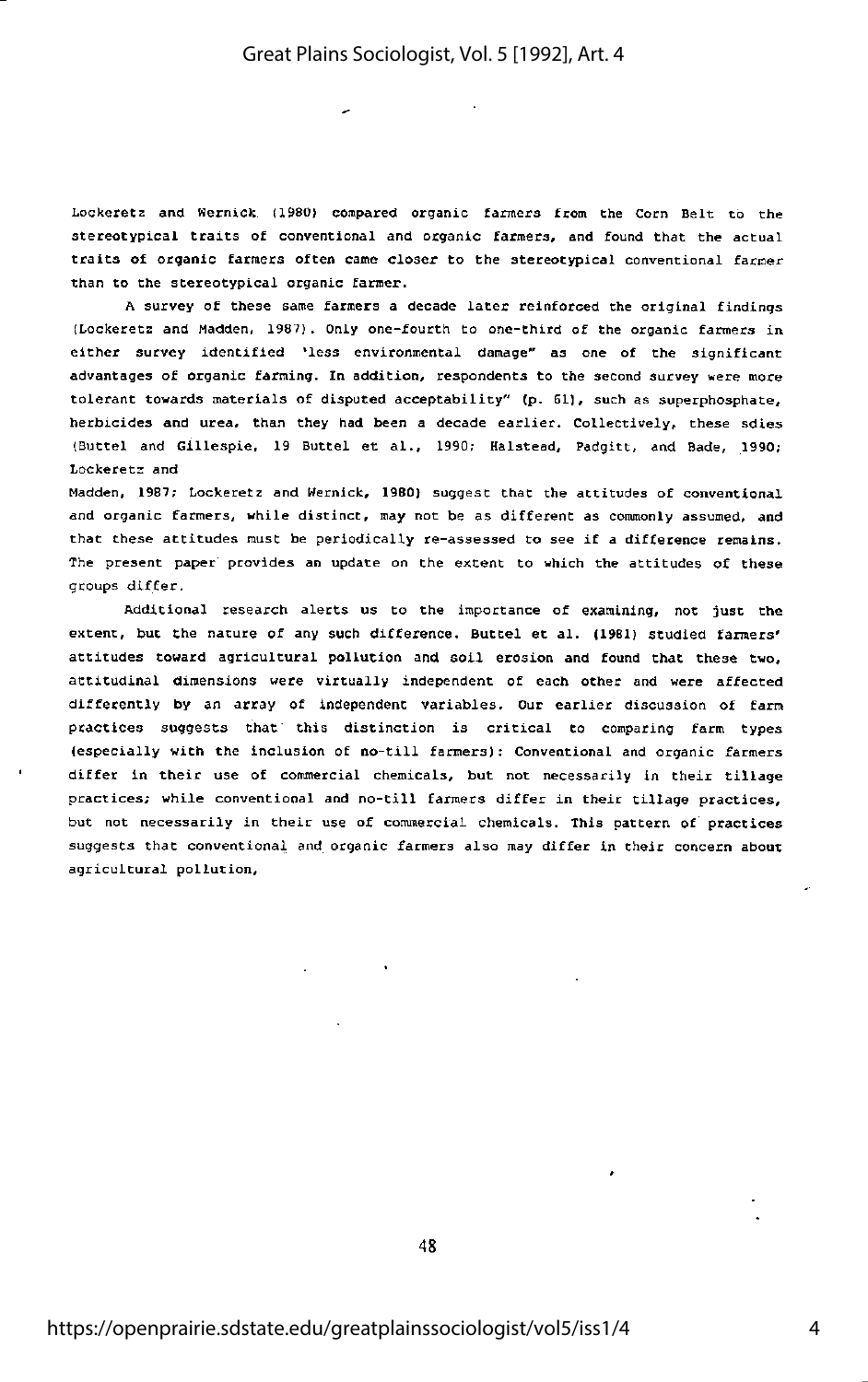but, not soil erosion; while conventional and no-till farmers also may differ in their concern about soil erosion, but not agricultural pollution. Focusing on either dimension of environmental attitudes alone or on some global measure of environmental attitudes would miss these subtle distinctions.

The present paper includes both the erosion and pollution dimensions of environmental attitudes and <sup>a</sup> third dimension, attitude toward environmental regulation. The inclusion of this third dimension is largely exploratory. Little research has been done on comparing the attitudes of these farm types toward regulation, and such <sup>a</sup> comparison should aid in understanding the implications of farmers' attitudes for the politics of farm policy. Thus, the inclusion of multiple dimensions of comparison and the inclusion of multiple farm types help us to address the first two shortcomings of the research, the need to further understand both the extent and nature of the attitudinal differences between conventional and organic farmers, and the lack of data on no-till farmers.

Our third and final concern is to contribute to the literature by employing multi-item, standardized indexes of farm-related, environmental attitudes. Properly developed, multi-item indexes should be more reliable than the single-item indexes often used in prior research. In addition, the use of standardized measures promotes comparability among studies and over time. Unfortunately, a standardized measure of environmental attitudes did not appear in our review of agricultural research, but <sup>a</sup> review of the more general literature on environmental attitudes revealed <sup>a</sup> recent instrument developed by Gill et al. (1986) that is easily adaptable to <sup>a</sup> farm survey. Gill et al., in turn, had constructed their index from items used by Maloney, Ward, . and Braucht (1975), Kinnear and Taylor (1973), and Antil and Bennett (1979).

Consistent with our needs, the instrument includes separate indexes to measure concern about "pollution/natural resources" and about ''regulation/spending." Both indexes proved highly reliable in a two-state survey of the general public (Gill et al. report Cronbach's alphas .86 for each index). We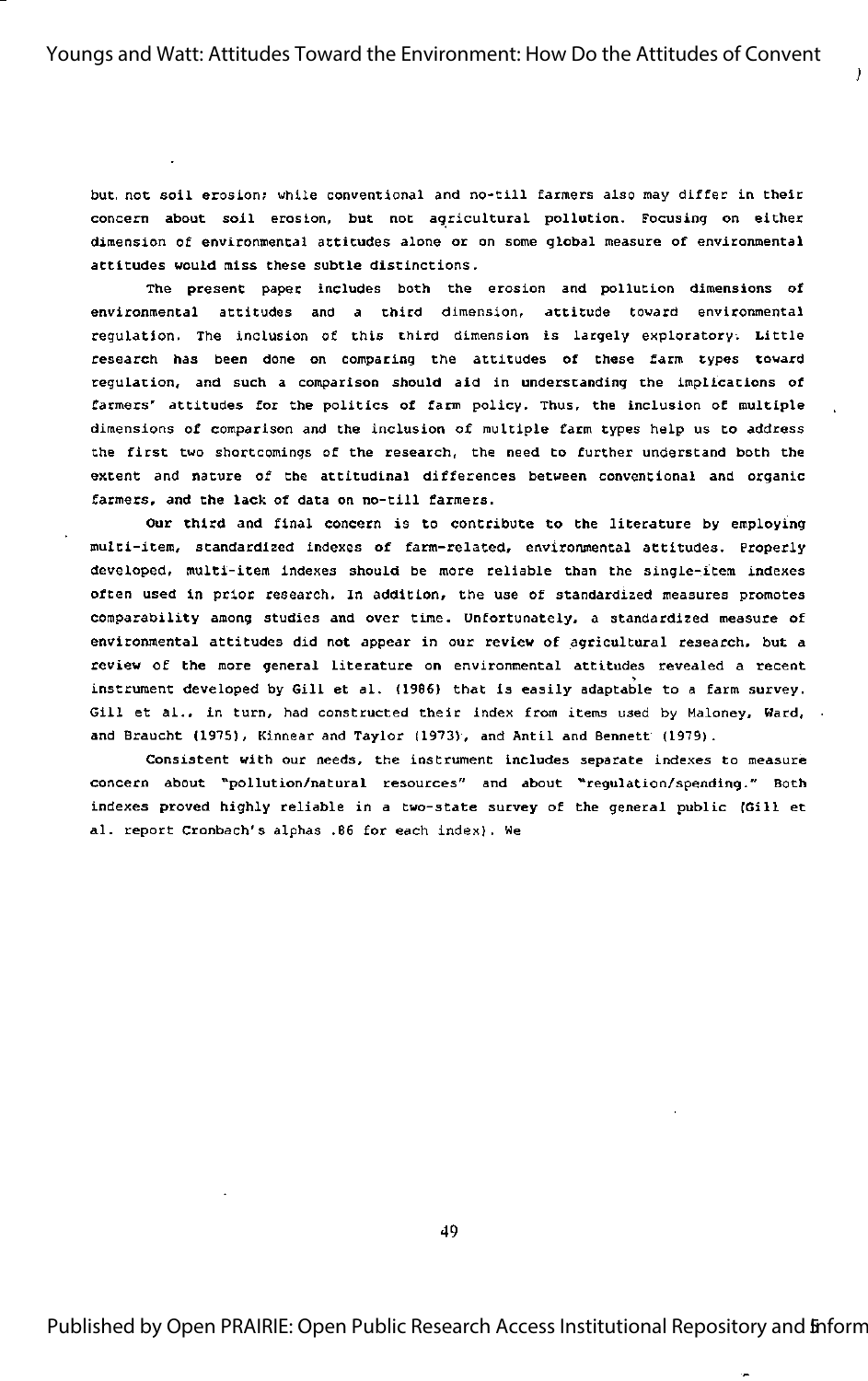modified the pollution and regulation indexea Cor an agricultural audience and cook <sup>a</sup> few items from the pollution index to create a new, soil erosion index. These indexes were pretested, found to be satisfactory, and employed as the basis for our comparison of farm types.

#### Methods

#### Sampie

<sup>A</sup> survey of 568 North Dakota farm and ranch operators was conducted in March and April of 1990. Eighty were deleted from Che original sample of 646 either because they were not farmers or because they had no current phone or nailing address and, in effect, had "disappeared' from the population. These <sup>80</sup> are not included In the sample n's reported below.

We relied on three sources for our sampling frame. The first source was <sup>424</sup> farmers who participated in <sup>a</sup> panel study initiated by Leistritz et al. in 196S (see Leiscrlcz et al., 1989J. These farmers were selected at random and screened 'to ensure that all respondents were less than <sup>65</sup> years old, were operating <sup>a</sup> farm, considered farming to be their primary occupation, and sold at least 52,500 of farm products in 1964" (p. 1). These farmers were contacted again in 1986, in 1968, and then in 1990 for our study.

The second and third sources of names were taken from membership lists of two farm organizations associated with sustainable agriculture, the Manitoba/North Dakota Zero Tillage Farmer's Association (M/NDZTFA), and the Northern Plains Sustainable Agricultural Society (NPSAS) . Because the panel study included relatively few alternative farmers, members of these two farm groups were added to our data set. The former group supplied <sup>a</sup> list of phone numbers for <sup>73</sup> no-till farmers in North Dakota and Che latter supplied phone numbers for <sup>71</sup> farmers.

This sampling approach is roughly analogous to the logic of disproportionate sampling: in effect, one sampling ratio was applied to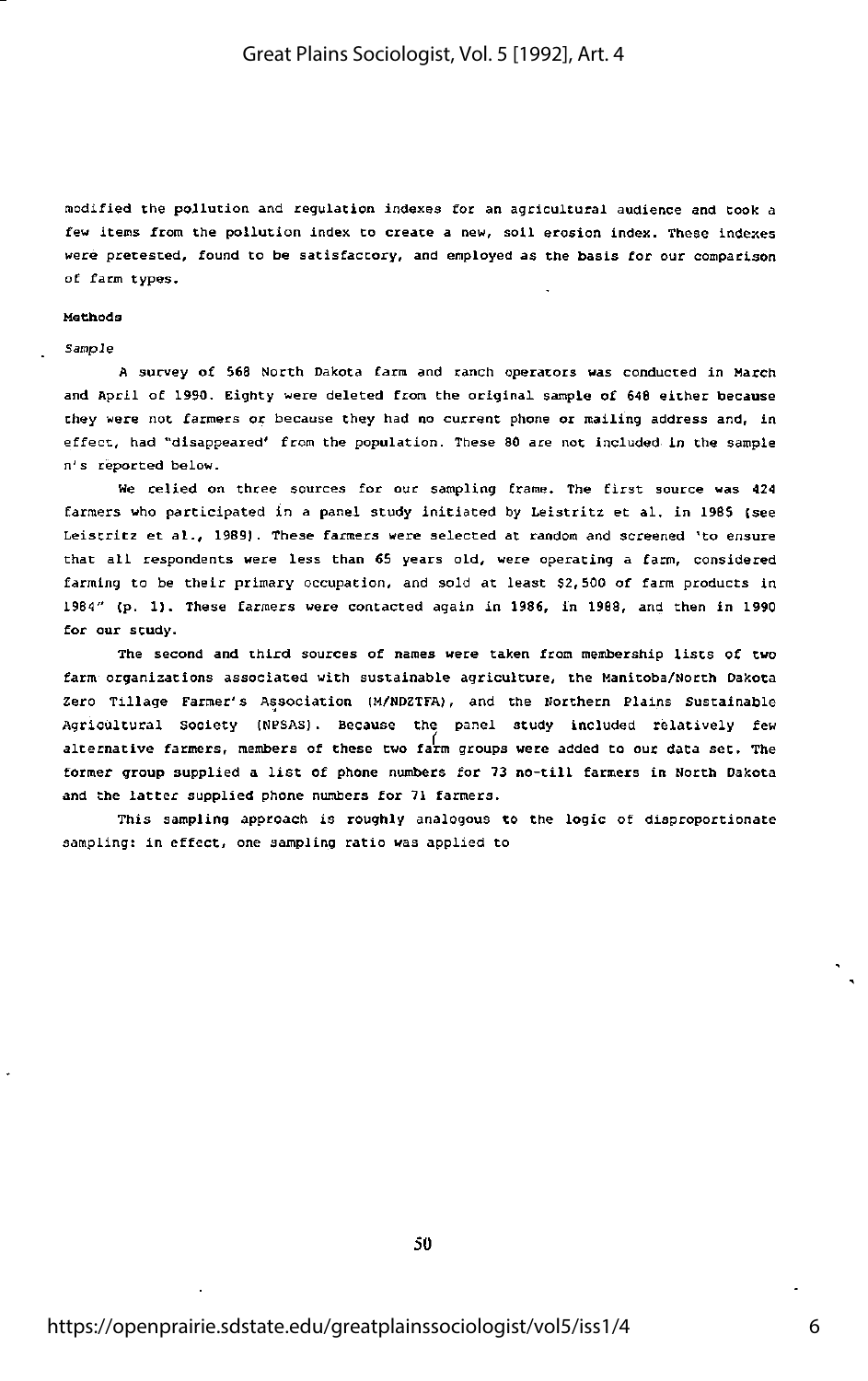$\mathcal{L}$ 

conventional farmers (i.e., the random sample of North Dakota farmers, the vast majority of whom are conventional farmers) and another sampling ratio-- a good faith attempt at total enumeration--was applied to two, small "strata' of alternative farmers, no-till and organic. Buttel et al. (1990) used this same approach to compare a random sample of New York farmers with members of an organic farm organization (see also Buttel and Gillespie, 1988). The overriding advantage of this approach is that it provides a more stable base for comparing alternative farmers with conventional farmers. Otherwise, a random sample would need to be very large (and expensive) to include a sizable number of such farmers. One disadvantage of this approach is that those alternative farmers who do not belong to alternative farm organizations are not represented, In addition, this approach combines a random sample with two nonrandom samples and complicates the interpretation of statistical significance tests. Nevertheless, we will follow the example of Buttel et al. (1990) and report significance tests as general guides for interpreting the results.

## Procedures

Farmers received an introductory letter before being surveyed by phone. Those who were reached by phone also were sent a mall questionnaire. Repeat efforts were made to contact nonrespondents to either survey (for more detail, see Youngs, Goreham, and Watt, 1992). The response rate for the phone survey was 81 percent. Of these respondents, 73 percent answered the mail survey. Thus, 59 percent answered both the phone and mail surveys.

## Measuring the Independent Variable

The independent variable in this study is farm type with the following values: organic, no-till, and conventional. Two general criteria were used to classify farmers, group membership and actual farm practices. With respect to group membership, a farmer had to belong to the Northern Plains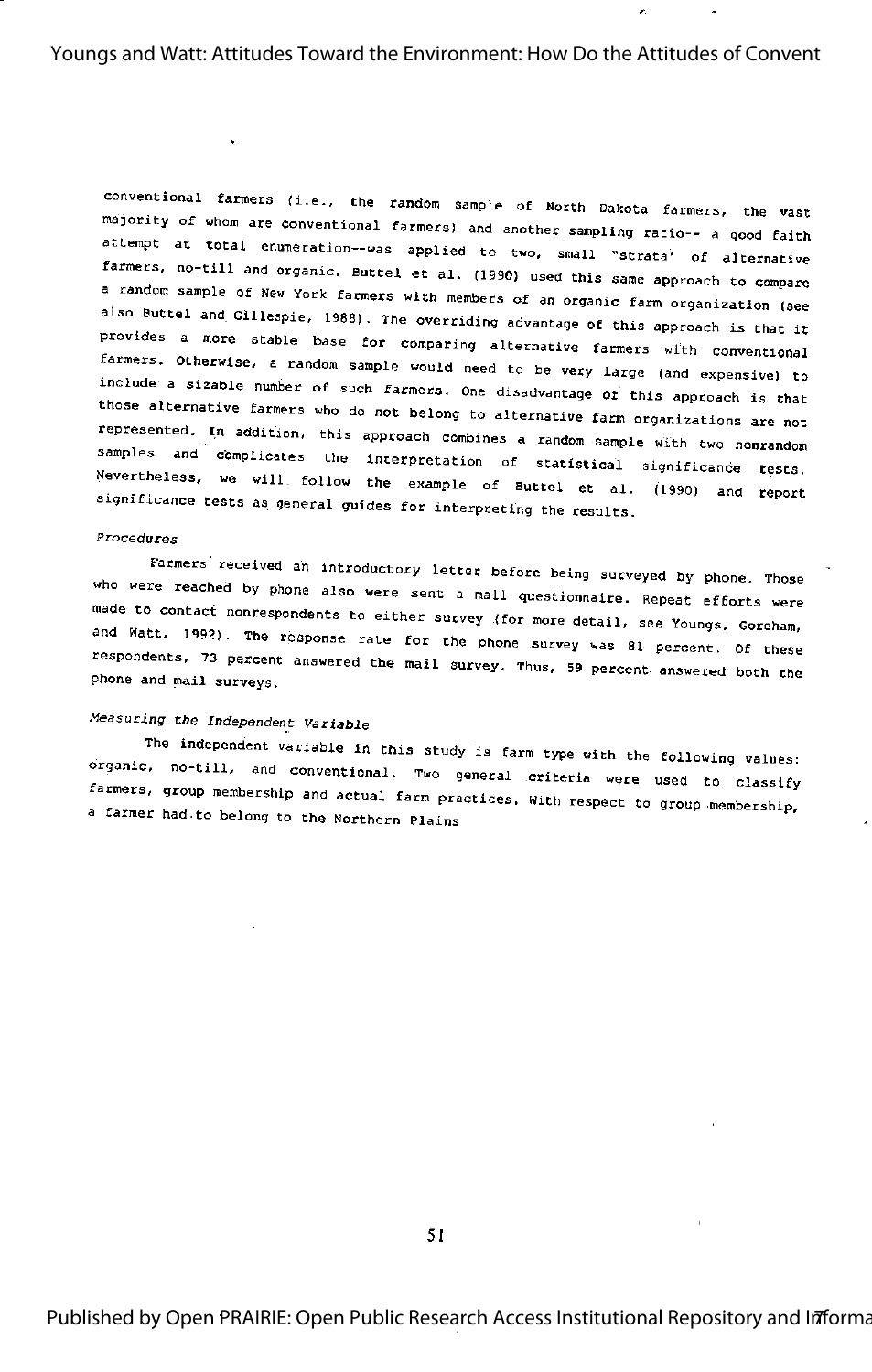Sustainable Agricultural Society to be classified as an organic farmer or belong to the Manitoba/North Dakota Zero Tillage Farmer's Association to be classified as a notill farmer. Group membership is less useful as a criterion for identifying conventional farmers, but we. followed the same general principle of classification implicit in group membership, that is, self-identification. Farmers were asked Che following two questions: a) "Would you say your current farming practices -can best be described as Conventional, No-till, or Organic? and b) Five years from now, what will best describe your farming practices: Conventional, No-till, or Organic? For a farmer to be classified as conventional, he or she' had to mark "Conventional' in response to both questions.

Self-reported farming practices also were used as a basis for classification. All respondents were asked a series of questions on the phone survey to assess their farming practices. The format of these questions was as follows; 'On what percent of your cropland, both owned and rented, did you use [ \_\_\_\_\_ ] practices in 1909?' The term "conventional," no-till"or"organic was inserted in place of the bracketed blank to create three distinct questions. Members of the different farm groups (conventional, no-till, and organic) had to indicate that they used their respective farming practices on 50 percent or more of their cropland before they actually could be classified as a conventional, no-till, or organic farmer.

Additional questions were asked about specific chemical and tillage practices to provide a profile of the type of farmer falling into each of the above categories and to validate the accuracy of our classification scheme. To assess chemical practices, respondents were queried about their use of insecticides, herbicides, fungicides, commercial fertilizer, animal wastes and manures, and green manures (e.g., legumes). The following, now familiar, format was used for each of these behaviors; "On what percent of your cropland, if any, did you use  $[$   $]$  in 1989?  $]$  %"The bracketed blank was replaced with a specific referent, such as, insecticide, each time the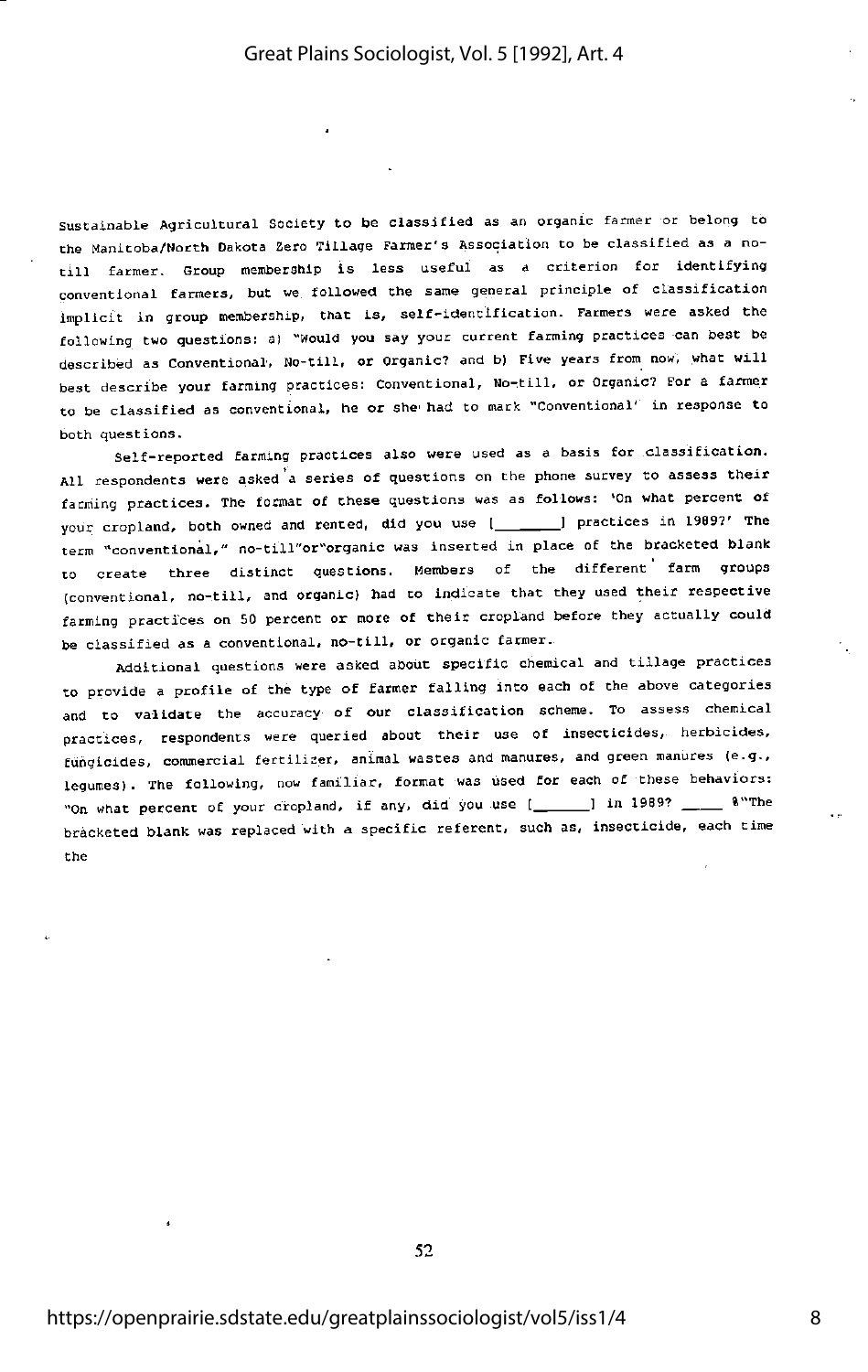question was asked. To assess tillage practices, farmers were asked, "In 1969 did you use any of the following erosion control techniques: strip cropping, cover crops, contouring, grass strips, or field windbreaks? Respondents could check "No" or "Yes."

## Matching Farmers Across Farm Types

Before the analysis began, farmers were matched on the following characteristics: farm size, percent of sales from livestock, general soils classification of the farm, and region of the state. Those who could not be reasonably matched were dropped from the analysis. This matching was done to separate farm type from potentially confounding factors--an approach rarely used in prior research on farm type and environmental attitudes.

Perfect matches were impossible. Instead, our goal was to achieve reasonably Close comparisons. This was done in two stages. First, no-till and conventional farmers were matched, and then organic and conventional farmers were matched. There were too few no-till and organic farmers to match these groups, as well. Finally, a matched pair was dropped from a given analysis if one or both members failed to respond to any of the individual items within the environmental attitude index.

## Measuring. Environmental concern

The dependent variables were three measures of environmental attitudes, concern about agricultural pollution, concern about soil erosion, and support for environmental regulations. These measures were modifications of those developed by Gill et al. (1986). The original instrument included two dimensions, pollution/natural resources and regulation/spending. Each dimension consisted of a series of statements. Following each statement, respondents could indicate the extent of their agreement or disagreement on a 7-paint Likert scale with end points labeled "strongly agree" and "strongly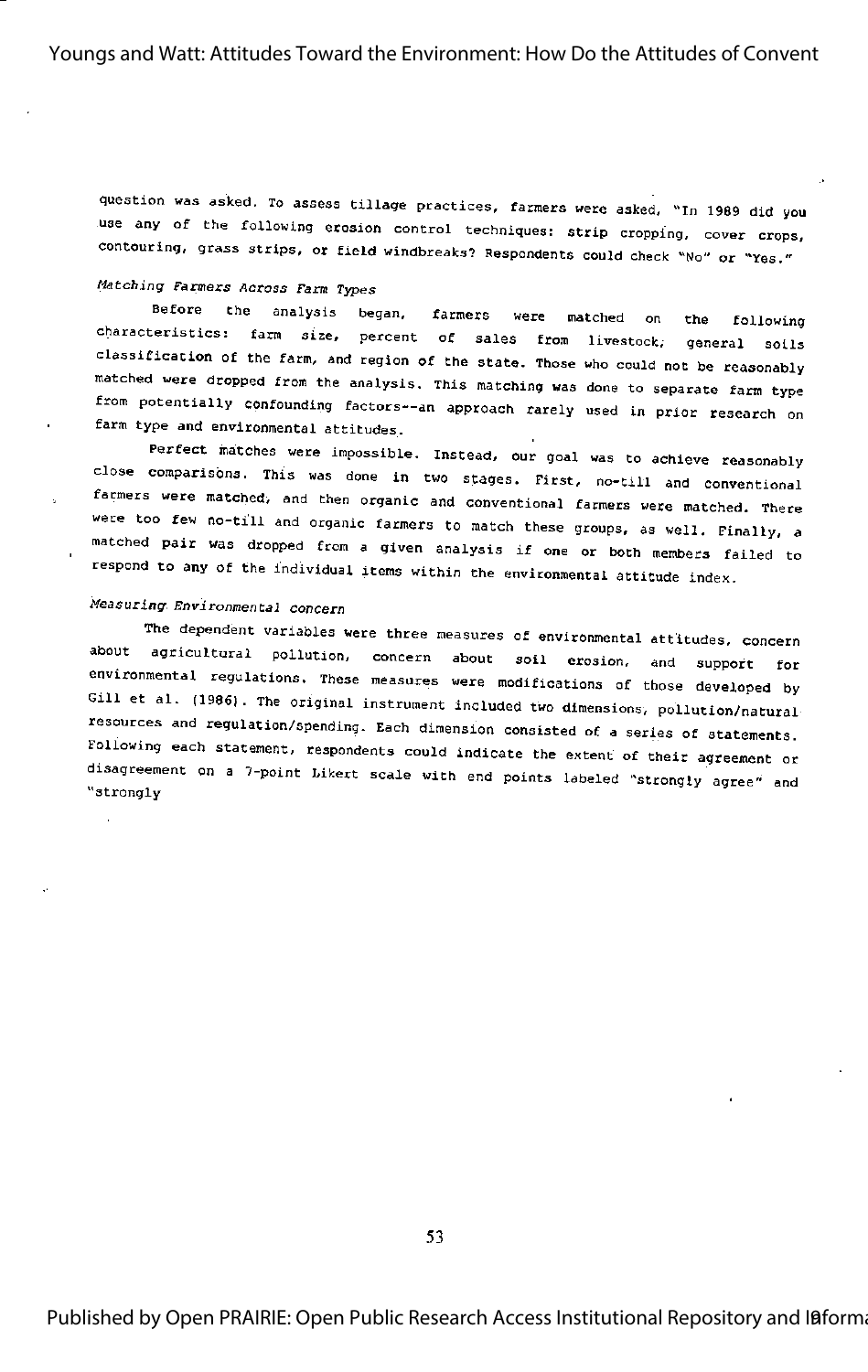disagree." In the final coding, all items were scored so larger numbers represent more pro-environment attitudes.

The present study used the statements of Gill et al. (1986) to measure concern about pollution and support for environmental regulations. However, several items were altered to fit the specific issues facing farmers. For the most part, these•changes were minor, but two items were dropped because they did not appear to be pertinent to most farmers ("I'm usually not bothered by so-called 'noise pollution." and "I get depressed on smoggy days) .

Our versions of Gill et al.'s (1986) statements were pretested on two classes of students at North Dakota State University, and minor changes were made. One rather awkward item was dropped ("I feel fairly indifferent to the statement--'The world will be dead in 40 years if we don't remake the environment.'"). All modifications and the final statements used in the present study are shown in Figure 1. These indexes were then used for all farm types in the main survey. The final Cronbach alphas from the main survey were .86 and .10 for the pollution/natural and regulation/spending indexes, respectively.

We were unable to find <sup>a</sup> scale similar to the above scales to assess concern about soil erosion, so we constructed our own measure. This measure included three statements followed by T-poinc Likert scales (Figure I). The first two items were written to parallel items from the pollution scale of Gill, et al. (1996) with the focus changed to soil erosion. Cronbach's alpha in the main survey for this index was <sup>a</sup> solid, but somewhat disappointing, .63.

These three indexes, pollution, erosion, and regulation, have a combined Cronbach's alpha of .76. The is <sup>a</sup> fairly high Cronbach's alpha, and it suggests that these indexes are tapping into the same universe of concern, that is, attitudes about the environment. This high alpha correctly leads us to expect the following substantial intercorrelations of these indexes: pollution and erosion, r .57; pollution and regulation,  $r = .64$ ; and erosion and regulation,  $r$  .36. However, while these correlations are substantial, the most variance shared by any two of the indexes is 41 percent for pollution and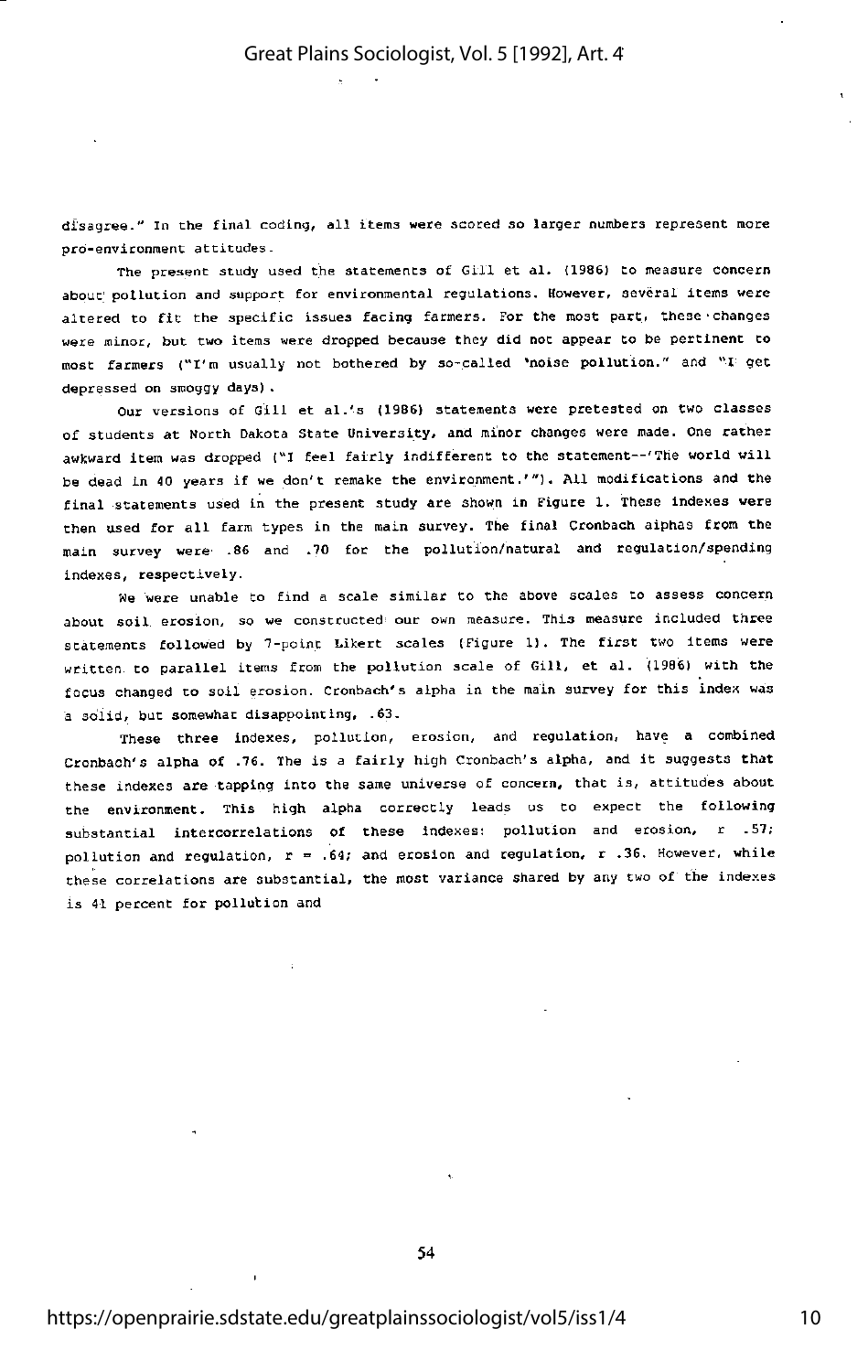regulation. The shared variance for the pollution and regulation indexes is probably due to the focus of Gill et al.'s (1986) regulation index on items associated with the regulation of pollution. Nevertheless, the indexes do appear to be assessing distinct dimensions of environmental concern and to be worthy of inclusion as separate dependent variables in the analysis to follow.

 $\overline{\phantom{a}}$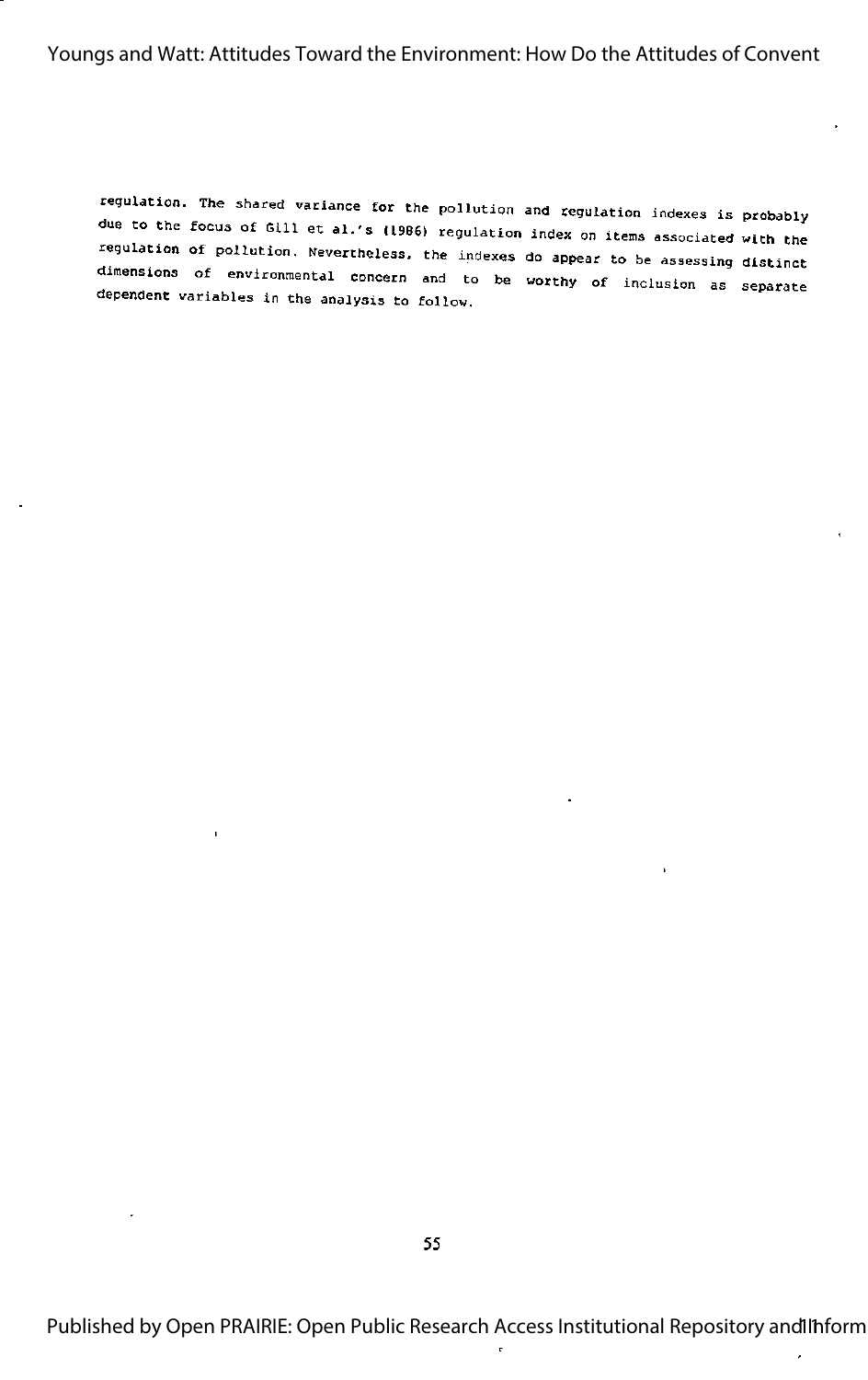## Figure 1. Environmental Concern Measures<sup>2</sup>

## POLLUTION AND NATURAL RESOURCE ITEMS

I feel people worry too much about pesticides on food products.

It frightens me to think that much of the food I eat is contaminated with pesticides.

I become [incensed] (angry) when I think about the harm being done to plant and animal life by pollution.

When I think of the ways [industries] (we) are polluting (in agriculture), I get frustrated and angry.

The whole pollution issue has never upset me too much since I feel it's somewhat overrated. I rately [ever] worry about the effects of [smog] (chemical spray and drilt) on me or my family.

It is fatile for the individual [consumer] (farmer) to try to do anything about pollution. I think [that a person] (farmers) should urge their [friends not to use] (neighbors to avoid using)

products that pollute.

Every person should [stop increasing] (reduce) his/her consumption of products so that our resources will last longer.

The benefits of modern [consumer products] (farm technology) are more important than the pollution which results from their [production and] use.

All [consumers] (farmers) should be interested in the pollution aspects of [products] (inputs) they purchase.

I am [personally] (really not) interested (personally) in the pollution aspects of [products] (inputs) I buy.

Natural resources must be preserved even if [people must do without some products] (yields are reduced).

#### REGULATION AND SPENDING ITEMS

[it genuinely infuriates me to think that] The government [doesn't] (should) do more to help control pollution of the environment,

The government should force all products off the market that pollute.

I don't think we're doing enough to encourage manufacturers to [use recyclable packages] (develop nonpolluting inputs).

[Consumers] (Farmers) should be made to pay higher prices for products which pollute the environment.

Commercial advertising should be forced to mention the ecological disadvantages of products.

#### SOIL EROSION LIEMS

I feel people worry too much about soil erosion.

I think farmers should encourage their neighbors to use soil conservation tillage practices. Quality topsoil will soon disappear if we don't take significant steps against erosion.

<sup>&</sup>lt;sup>2</sup> Items for the first two indices above are from Gill et al. (1986). Where changes were made, the original wording is in brackets and our new wording is in parentheses. The first two items in the soil erosion index paraphrase items from the pollution index.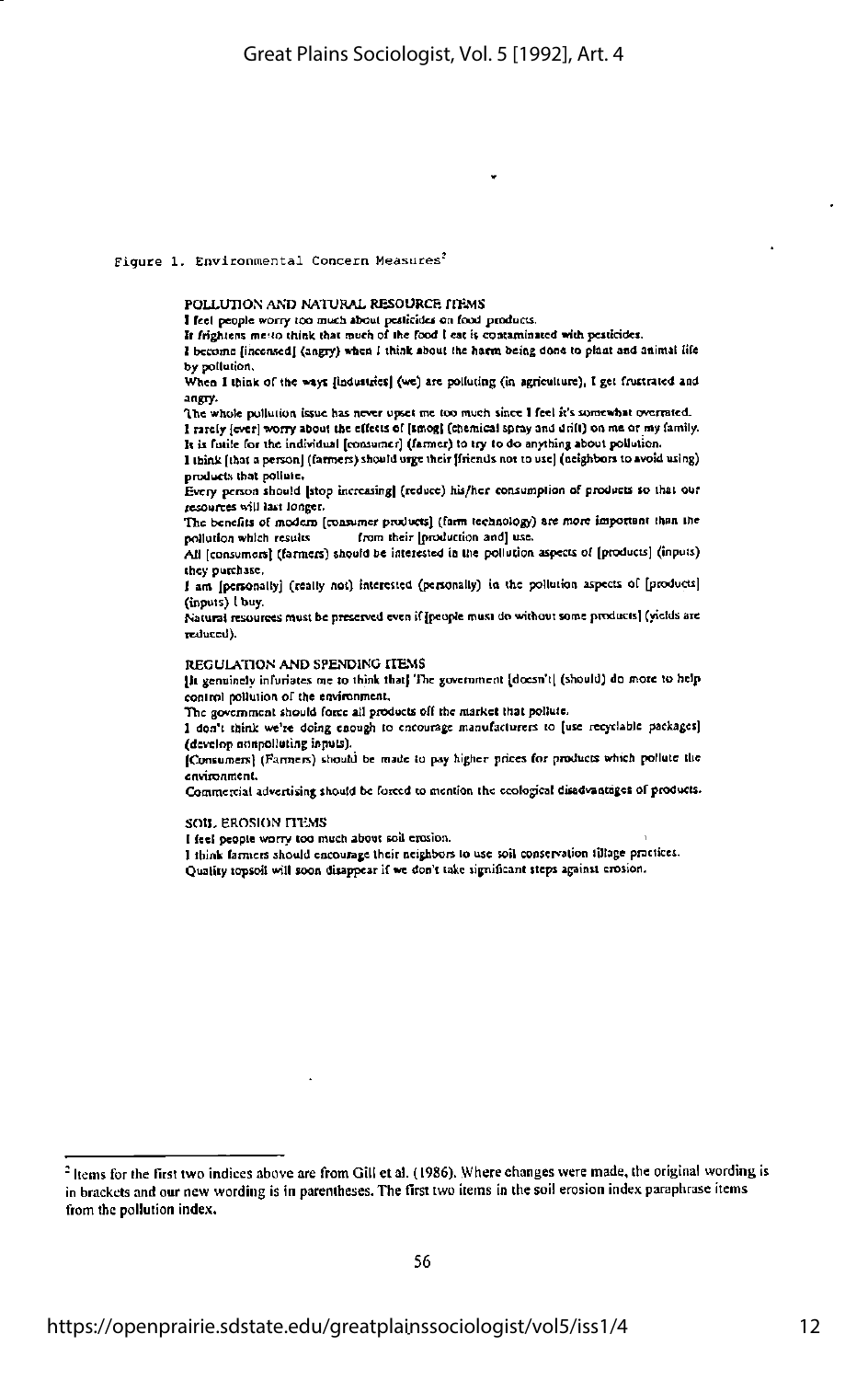#### Results

## Measuring the Independent Variable

The criteria for classifying farmers included both group membership and respondents' answers to three general questions about farming practices. Little elaboration is required on the group membership criterion, but respondents' answers to the general questions on farming practices provide additional insight into the types of farms in each category. The results displayed in Table 1 indicate that farmers classified as conventional typically use conventional farming practices on 98.6 percent of their cropland; farmers classified as no-till typically use no-till farming practices on 80.7 percent of their cropland; and farmers classified as organic typically use organic farming practices on 92.3 percent of their cropland. In other words, the average farmer reported practices which far exceeded the minimum cut-off value of 50 percent for each group.

These general questions were complemented with specific items designed to assess respondents use of commercial chemicals (insecticide, herbicide, fungicide, and commercial fertilizer), the use of common alternatives to commercial fertilizers (animal wastes and manures, and green manure), and the use of soil erosion controls. These results also are displayed in Table 1. Farm type is significantly related to all but one measure, use of animal manure, and even this measure comes very close to the  $.05$  criterion (p < .06).

The pattern of means for these measures conform to the expectation that conventional and no-till farmers will be similar in their chemical practices and distinct from organic farmers. Duncan Multiple Range post hoc t tests revealed that no-till and conventional farmers use significantly more insecticide, herbicide, and. commercial fertilizer than do organic farmers and significantly less green manure. Notill farmers also use significantly more fungicide than do organic farmers and significantly less animal manure, but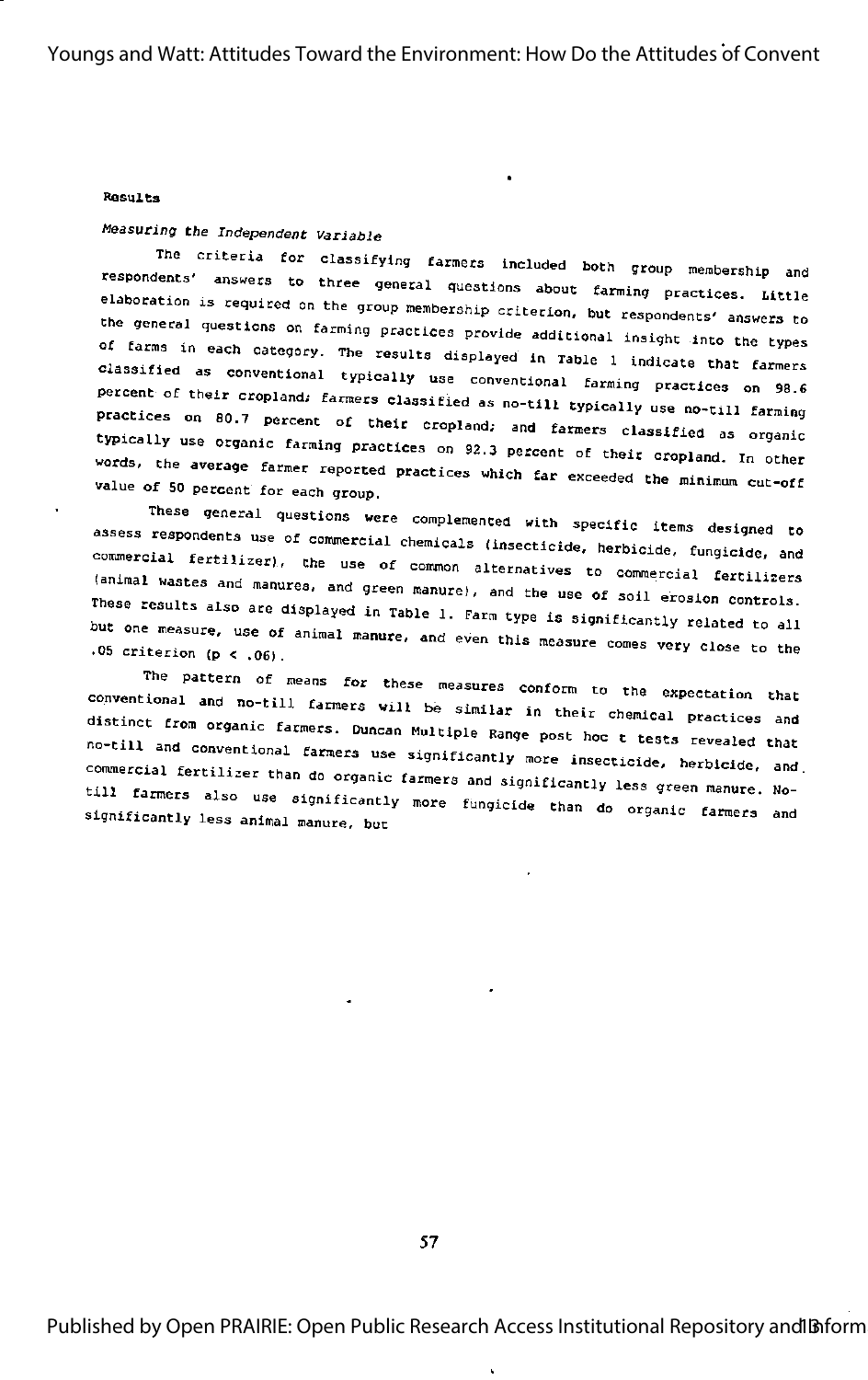|                            | Canv.             | No-Till                           | Crunic        |           |
|----------------------------|-------------------|-----------------------------------|---------------|-----------|
| 1ten                       | -X                | Ŧ.                                | Ŧ             | F         |
|                            |                   | CASSIFICTION CRITERIA             |               |           |
| A Acres Conv.              | 98.6              | 19.9                              | 10.G          | 371.11*** |
| * Acres No-Till            | - 6°              | 80 T                              | 19            | 616.93*** |
| A Acres Orçanic            | 2.5               | . a*                              | 92.5          | £00.20*** |
|                            |                   | SPECIFIC CENICL/EROSICN FRICTICES |               |           |
| <b>\ Acres Insecticide</b> | $13.5^{\circ}$    | 13.8                              | .ď            | 4.51      |
| % Acres Herbicida          | 68.S <sup>2</sup> | 93.2 <sup>4</sup>                 | $4.3^{\circ}$ | 91.33***  |
| <b>A</b> Acres Funcioide   | 3.1 <sup>1</sup>  | 15.C                              | -2            | $4.47 -$  |
| A Acres Comm. Fart.        | 57.2              | 37.7                              | $4.3^{\circ}$ | 52.88***  |
| t Acres Animal Man.        | $4.9 -$           | $3.0^{\circ}$                     | $7.8^{\circ}$ | 2.98      |
| A Acres Green Man.         | 1.1               | 1.3                               | 11.2          | 24.96***  |
| Eresien Centrols           |                   |                                   |               |           |
| Yes                        | 12.5              | 28.1                              | 9.4           |           |
| <b>No</b>                  | 87.5              | 72.9                              | 90.6          |           |
| Total                      | 2003              | 100%                              | 100%          |           |
|                            |                   | MICID FACTORS                     |               |           |
| <b>A</b> Livestock         | 27.4              | 7.4                               | 29.6          | $5.15**$  |
| Actos Paned                | 1,719             | 1.767                             | 1.602         | -09       |
| Net Farm Income            | 14,332            | 9.073                             | 11.64         | .52       |
| Regien                     |                   |                                   |               |           |
| Heat                       | 34.4              | 34.4                              | 26.7          |           |
| Central                    | 51.6              | 53.1                              | 60.0          |           |
| <b>East</b>                | 14.0              | 12.5                              | 13.3          |           |
| Total                      | 100%              | 100%                              | 100%          |           |
|                            |                   |                                   |               |           |

Table 1. Classification Criteria, Specific Farm Practices, and Matched Factors by Farm Type

 $\bullet$ 

 $\begin{array}{lll} \hline & \bullet & 2 < .05 \\ \hline & \bullet & 2 < .01 \\ \hline & \text{norm of } 2 & 0.02 \\ \hline & \text{norm of } 1 & 0.001 \\ \hline & \text{norm of } 3 & 0.01 \\ \hline \end{array}$ 

 $\ddot{\phantom{0}}$ 

l.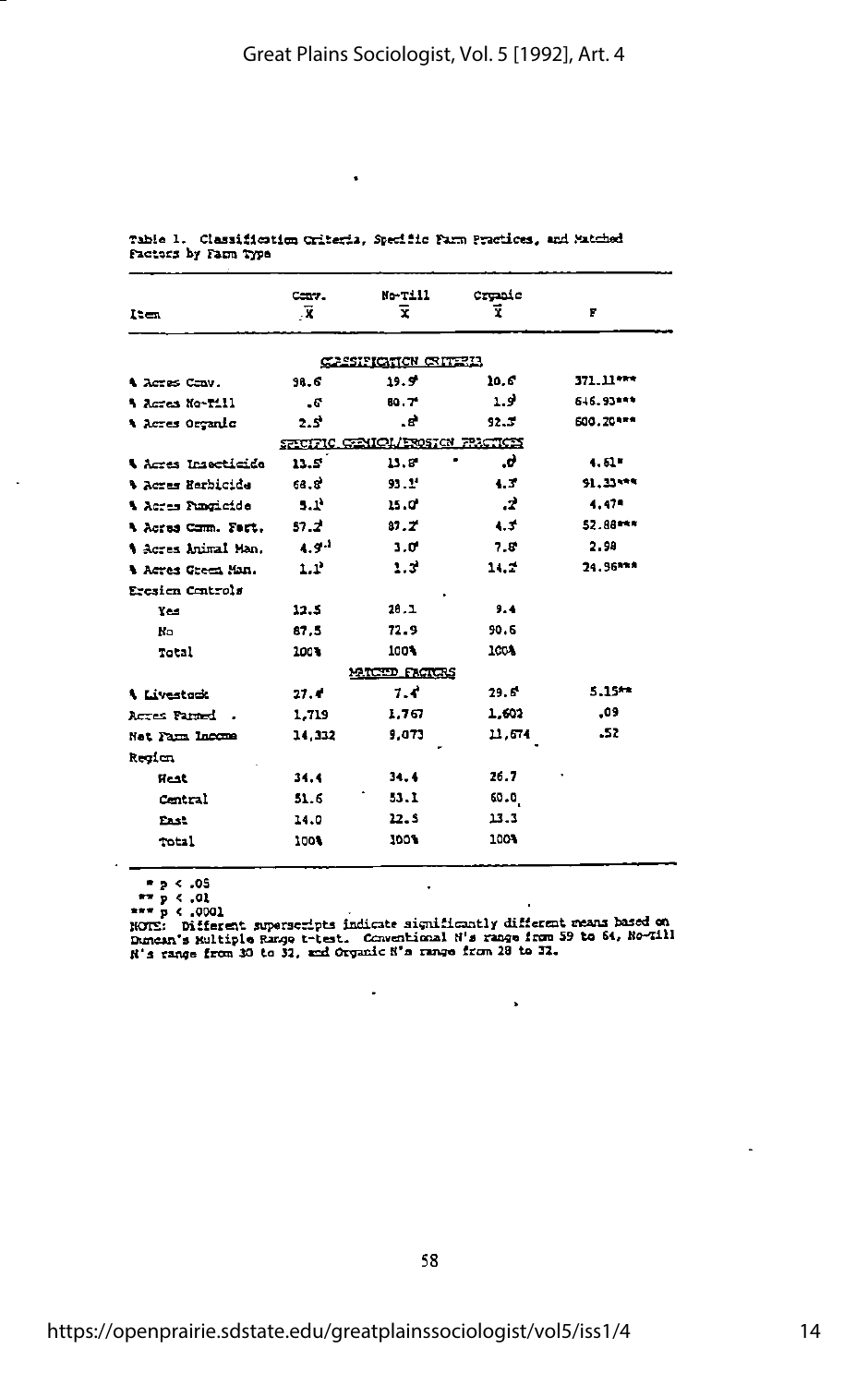the differences between conventional farmers and organic farmers on these two items are not significant (the average acreage use of either fungicide or animal manure is actually quite small for all farmers). No-till farmers even outdo conventional farmers on herbicide, fungicide, and commercial fertilizer use. Thus, these self-reported chemical use practices generally are consistent with the farming practices typically associated with each farm type.

Finally, the different farm types also should differ in soil erosion practices. The results in Table 1 indicate that farmers classified as no-till are marginally (p < .08) more likely to say they use such erosion control techniques as strip cropping, cover crops, contouring, grass strips, and field windbreaks than are the farmers classified as conventional or as organic. The latter two groups are very similar in self-reported soil erosion practices. Unfortunately, we do not have specific questions that address actual tillage practices (in a manner parallel to the questions on specific chemical use practices), but the results of this general, soil erosion question do conform to expected differences in concern with soil erosion by farm type. Thus, the results of these complementary measures of chemical and soil erosion practices validate our earlier farm-type classification scheme.

## Assessing the Success of Matching

The results of our matching efforts also are displayed in Table 1. There were too many soils types to reasonably display the results of matching on this factor, but region is a rough indicator of soils type, and the results of matching by region indicate that this factor was successfully controlled,  $x^2 = 0.72$ ; df = 2,2; as. Similarly, farm type was matched as much as possible and is not significantly related to farm size,  $F = .09$ , df 2/124, us. However, farm type is significantly related to percent of sales from livestock even after matching, F.5.15, df = 2/114, p < .01. The Duncan's Multiple Range post hoc t test found that organic and conventional farmers did not differ, but no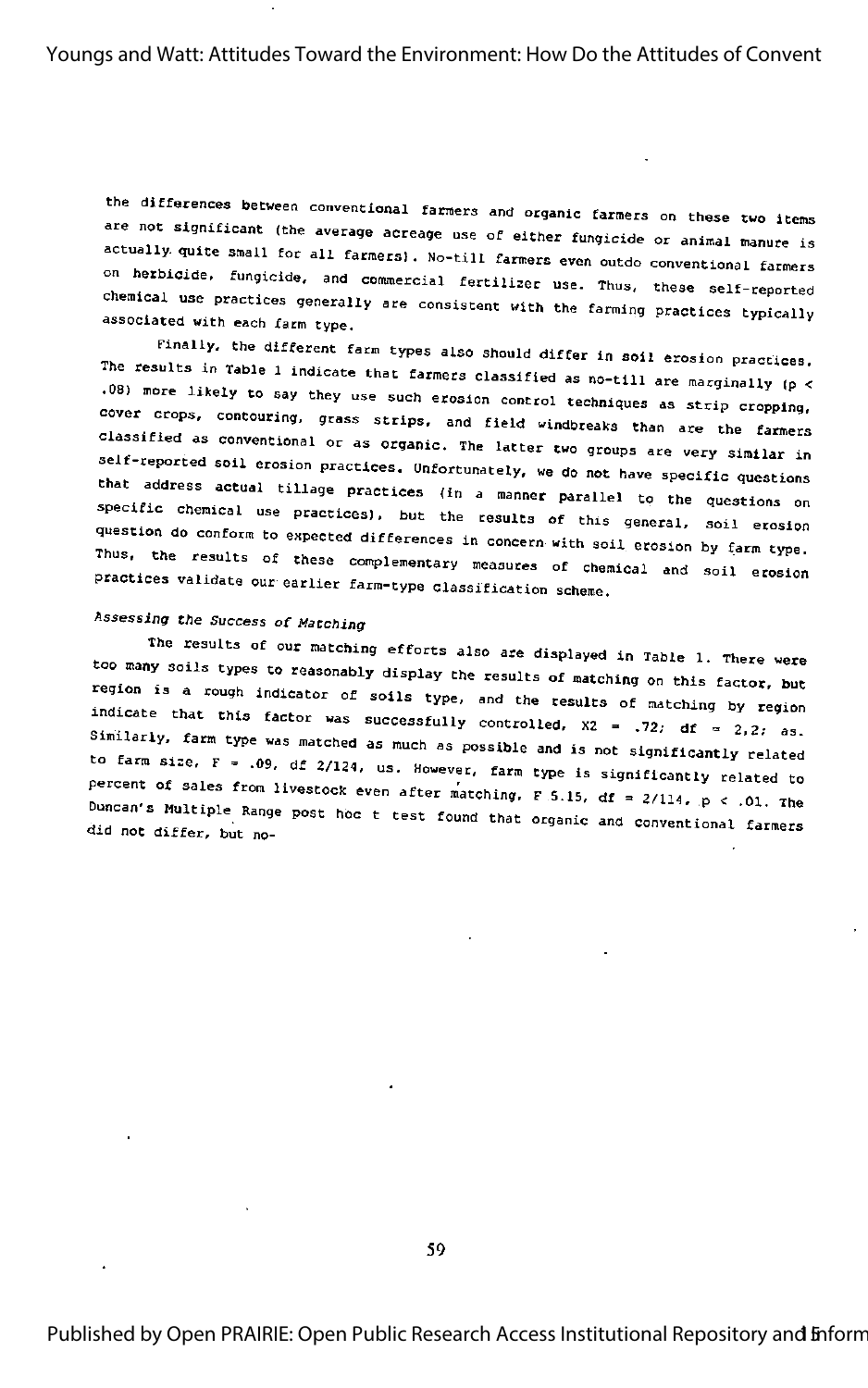till farmers had <sup>a</sup> significantly lower percent of sales from livestock than either of the other two groups of fanners. Thus, our efforts to control on a few extraneous variables through matching was generally, but not completely, successful.

Environmental Concern Indices

A one-way analysis of variance (ANOVA) with farm type as the Independent variable was done on each of the three environmental concern dimensions. If <sup>a</sup> significant effect emerged, the ANOVA was followed by Duncan's Multiple Range post hoc t test CO test for significant pairwise comparisons among the three farm types. The results for the three indices are presented in Table 2. The means and ANOVA results for individual items in each index are presented in Appendix 1.

Pollution/Natural Resources. Farm type significantly affected Che pollution/natural resources dimension (Table 2). According to the Duncan's post hoc t test, Che mean level of pollution/natural resources concern for organic farmers was significantly higher than the means of both no-till and conventional farmers. The means for the latter two types did not differ significantly.

Soil Erosion. Farm type also had a significant effect on the soil erosion dimension (Table 2). The Duncan's Multiple Range test found the mean level of soil erosion concern for no-till farmers and for organic farmers were significantly higher than that for conventional farmers. The means of organic and no-till farmers did not differ.

Regulation/Spending. Finally, farm type significantly affected the regulation/spending dimension (Table 2). Specifically, Duncan's test found Che mean support for regulation/spending among organic farmers to be significantly higher than that found among either no-till farmers or conventional farmers. The means of conventional and no-till farmers did not differ.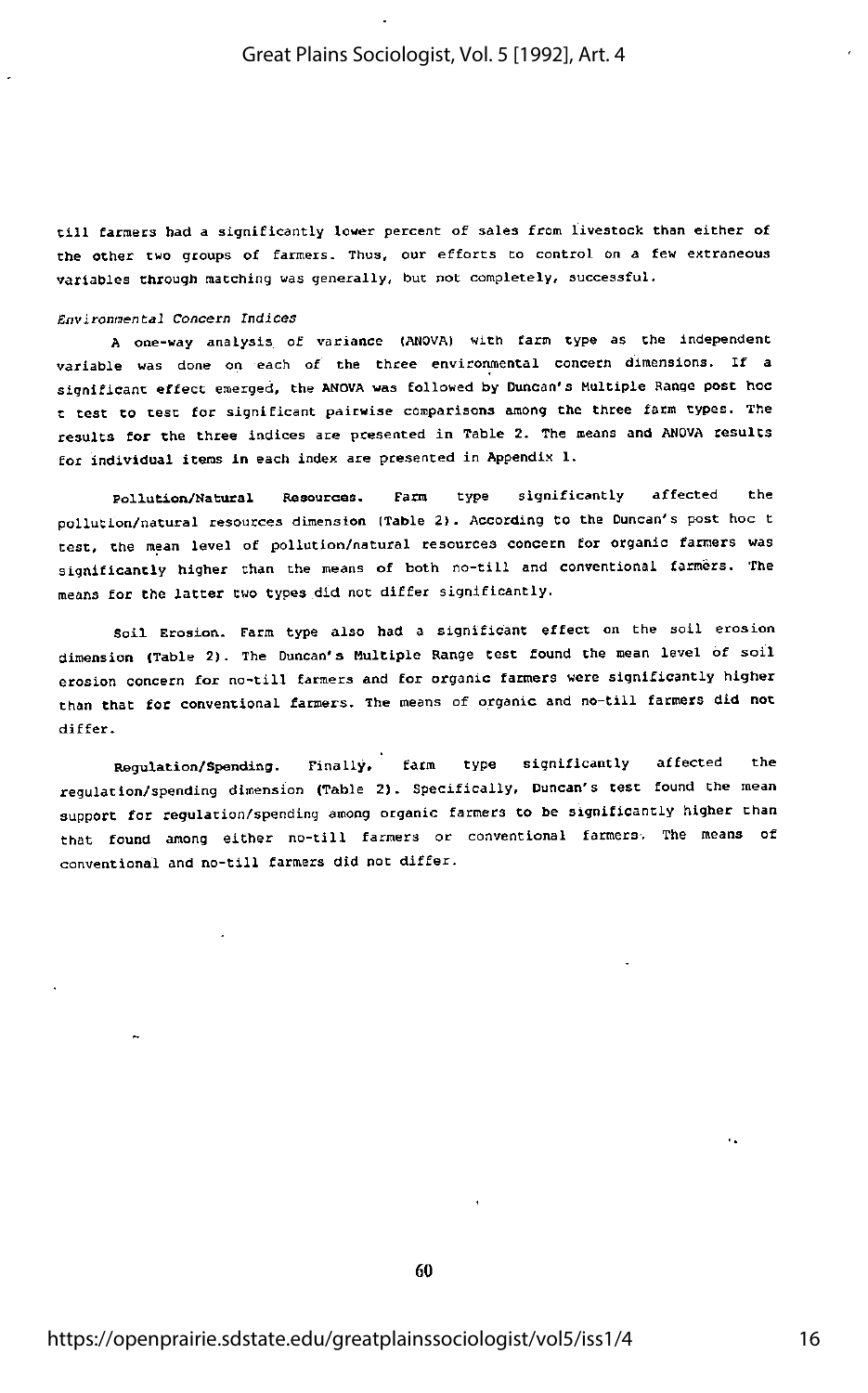|         |             |        | E; Lasger numbers indicate higher levels of concern (range l to 7).<br>ferent superscripts in each row represent significantly different means<br>ed on Doncan's Multiple Range t-test. | $\frac{1000}{2}$ |
|---------|-------------|--------|-----------------------------------------------------------------------------------------------------------------------------------------------------------------------------------------|------------------|
| 22.29   | មិត្និ      | ទ្ធដ្ន | εţ                                                                                                                                                                                      | atari<br>B       |
| ie<br>S | ខ្ញុំ       | ទ្ធិះ  | ື້ຮູ້                                                                                                                                                                                   | 3<br>រី          |
| ر<br>با | <u>ទ្រុ</u> | ខ្លះ្ន | Ŝå                                                                                                                                                                                      | 3<br>lution      |
|         |             |        |                                                                                                                                                                                         |                  |

| Cancerous          | <b>Conventional</b>                           | $N_0 - t_1 11$      | Orcanic                           |
|--------------------|-----------------------------------------------|---------------------|-----------------------------------|
| Pollution<br>(H)   | ŝå                                            | ទ្ធិដ្ឋ             | Ξů                                |
| cresten<br>Biesten | $\widehat{\mathbf{g}}_{\mathbf{\hat{g}}}^*$   | ខ្ញុំ               | $\widetilde{g}^{\circ}_{\lambda}$ |
| Regulation<br>(N)  | $\widehat{\mathbb{E}}$ $\widehat{\mathbb{E}}$ | $\hat{g}^*_{\zeta}$ | មិត្និ                            |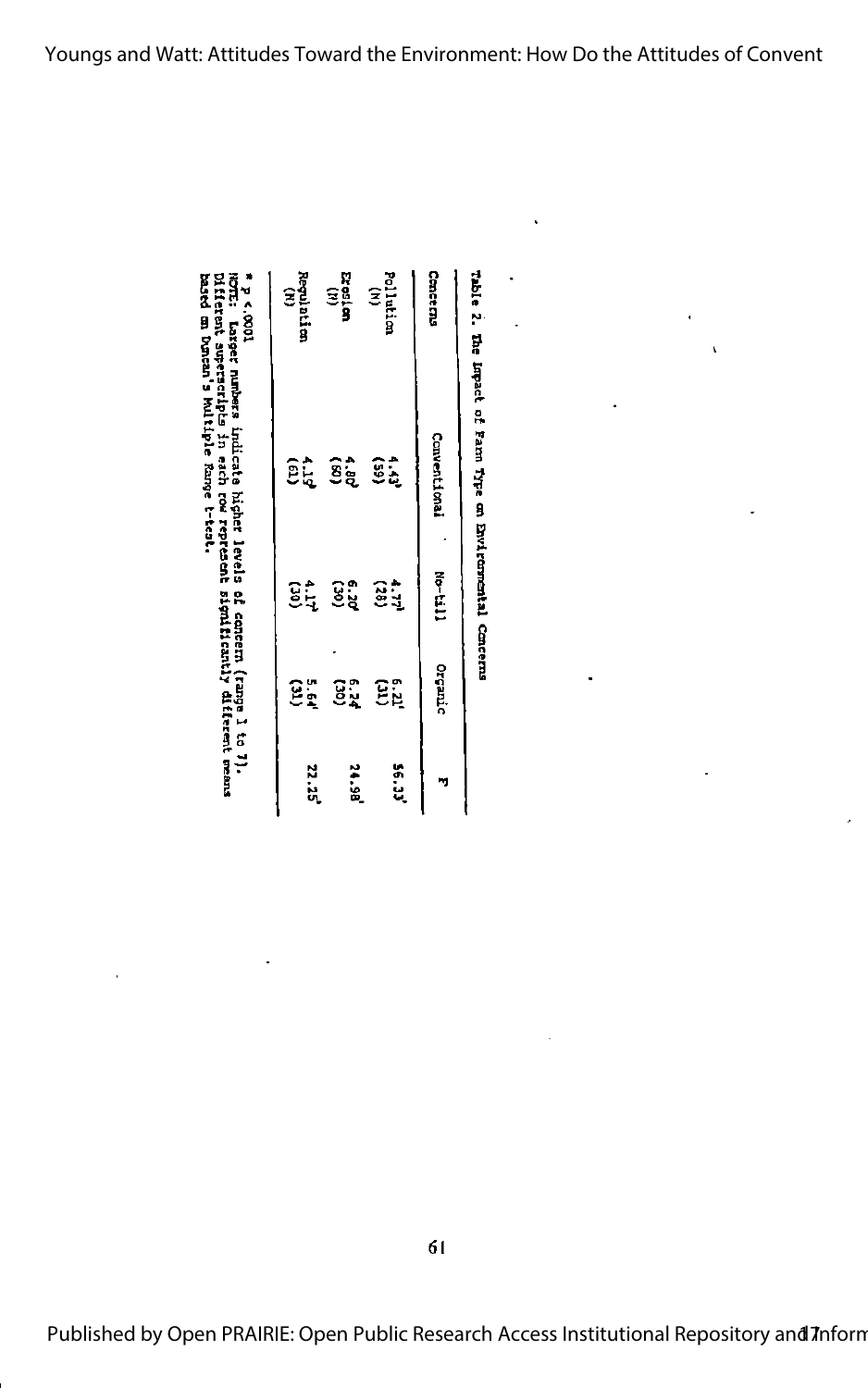## Discussion

The results support three general conclusions, First, organic and conventional farmers do differ significantly in their attitudes toward the environment. This difference appeared on all three dimensions; and, in each case, organic farmers were more pro-environment than conventional farmers. These results were not surprising for the pollution and the regulation dimensions, but they were somewhat surprising for the soil erosion dimension because the tillage practices of organic farmers are often similar to those of conventional farmers. More will be said about organic farmers' views of soil erosion later.

Second, Che relation of no-till farmers to the other two groups differs from dimension to dimension. On the pollution and regulation dimensions, they were significantly less pro-environment than organic farmers and very similar to conventional farmers. Both of these dimensions either directly or indirectly address Che use and regulation of commercial chemicals, and no-till conventional farmers apparently share similar orientations on these chemical concerns. In contrast, no-till farmers were significantly more pro-environment than conventional farmers on the soil erosion dimension. These findings ate consistent with our expectations that farm types would align differently on the different dimensions.

However, we' were surprised to find little difference between no-till and organic farmers on the soil erosion dimension. The surprise is organic farmers. Not only are organic farmers unexpectedly different from conventional farmers on this dimension (as we earlier noted), they are unexpectedly similar to no-till farmers. Organic farmers apparently view themselves as very concerned about soil erosion even though past research (Buctel and Gillespie, 1988) and our own data show little difference in the preferred tillage or soil erosion practices of organic and conventional farmers. Perhaps, organic farmers have an image of themselves as consistently pro-environment and answer all attitudinal questions about Che environment from the perspective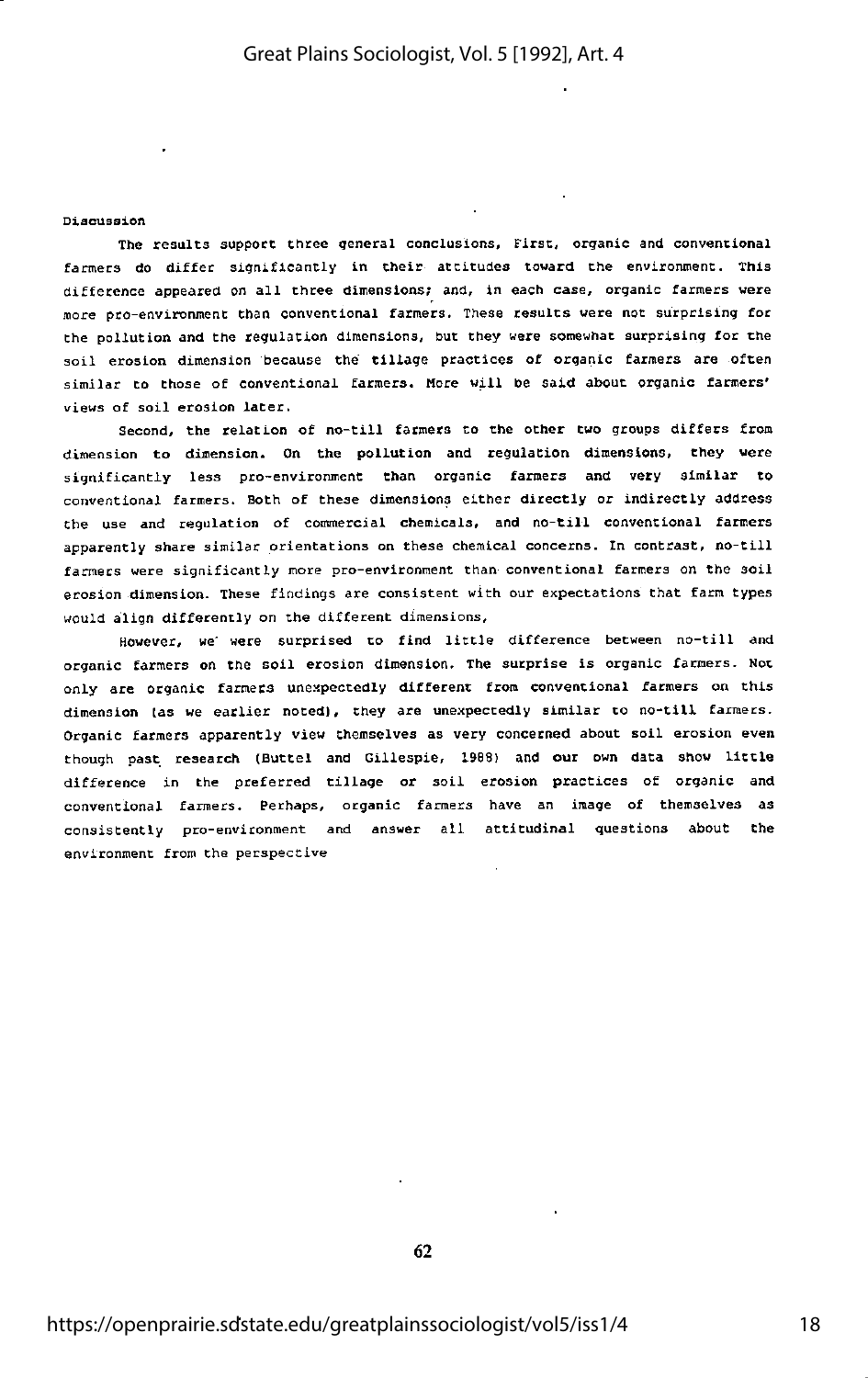of this global self-image. Future research should examine whether organic farmers see a contradiction between their general, pro-environment orientation and their tillage practices.

Third, the results indicate that all groups share a general pro- environment orientation across dimensions. All means for all three indexes are on the positive side of the scale. This no doubt reflects a social desirability bias in proclaiming oneself as supportive of the environment, so private views may not be as supportive. At the very least, however, if these data do reflect a social desirability bias, the bias is pro- not anti-environment on all dimensions.

These conclusions have several implications for farm policy and farm politics. Current farm policy was developed with conventional farmers in mind. Government policies encourage soil conservation but do not emphasize minimum or no-till farming. Similarly, government regulations promote the safe use of agri-chemicals but do not directly discourage their use. Policies are aimed only minimally at preventing groundwater pollution and/or reducing the use of agri-chemicals.

Thus, government regulation does little to address some of the major concerns of alternative farmers, especially organic farmers. In fact, many of the regulations, such as base acreage policies, that are consistent with the farming practices of conventional and no-till farmers, hurt organic farmers by discouraging practices such as crop rotations and the use of green manures. These conflicts surfaced in the debate over the 1990 Farm Bill, and they will continue to challenge farm policy.

In this context, our results suggest that the politics of farm policy may increase in complexity as these issues are addressed. Prior research found that perceived similarity in attitudes is an important factor in the formation of political coalitions (Lawler and Youngs, 1974). Our data suggest that patterns of similarity in attitudes shift from dimension to dimension: conventional and no-till farmers share similar views on pollution, and no-till

 $\mathbf{v}$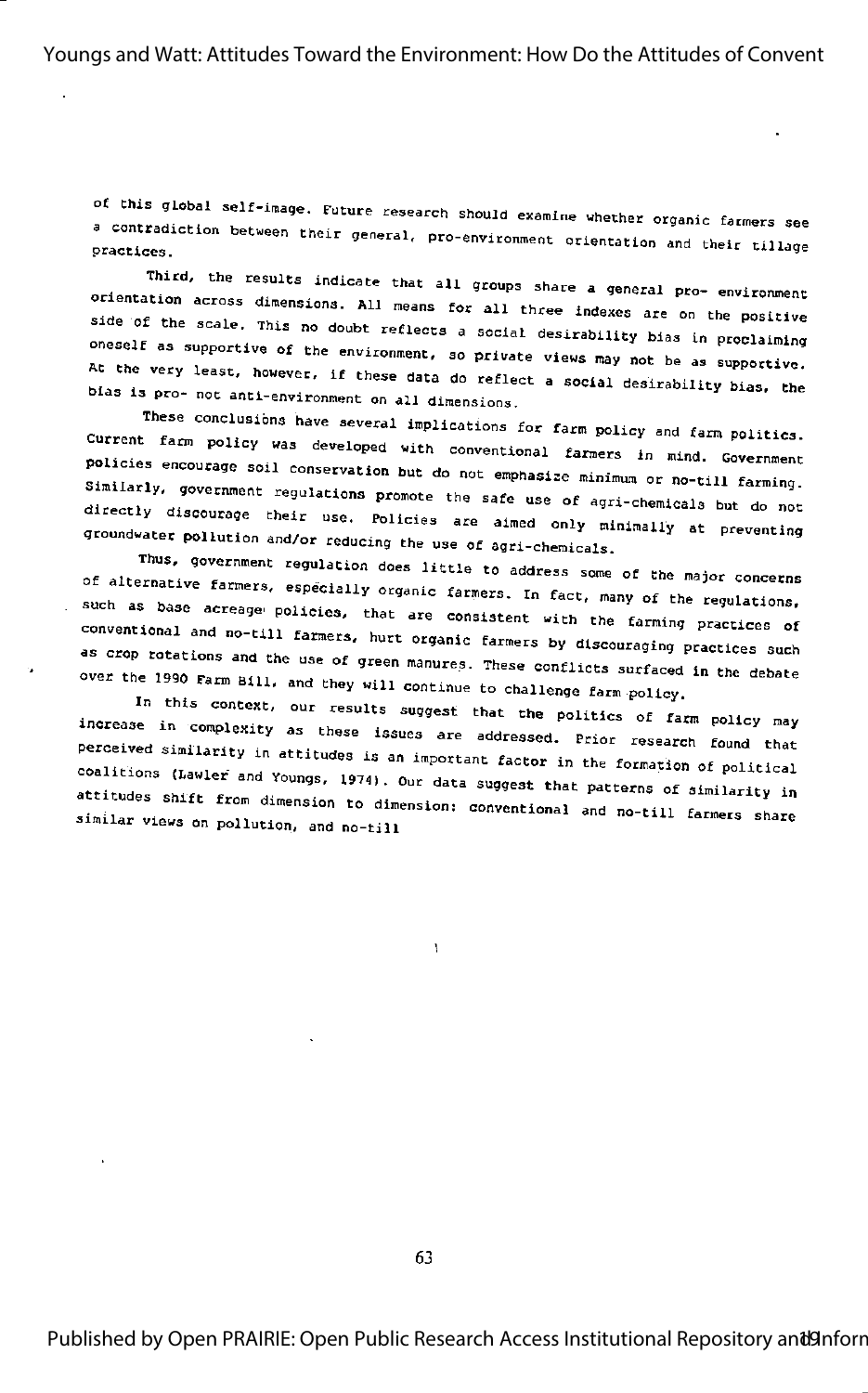and organic farmers share similar views on erosion. Although these similarities often are obscured by public rhetoric (Haynes and Swift, 1964; Glllespie and Buttel, .1989; Madden, 1984), if the extant similarities are seen by group members, this may trigger shifting alliances as different aspects of farm policy, chemical use or tiflage practices, come under scrutiny. This expectation of potentially complex and shifting alliances is consistent with evidence from a study by Hoiberg and Bultena (1981) which showed considerable variability in the level of support that farmers in general give to chemical, tillage, and/or safety regulations.

At a broader level, however, our data also suggest that agricultural politics will be played within the context of a generally pro-environment orientation across farm groups. The mean scores for all farm groups across the different environmental indexes were on the pro-environment side of the scales. This is consistent with research that shows that a plurality or majority of farmers support many nominally organic farm practices (Buttel and Glllespie. 1988), find many environment regulations "about right" (Hoiberg and Bultena, 1981; see also, GiUespie and Buttel, 19B9) and support additional spending on research into organic farming (Lasley and Bukena, 1986). In fact, Poincelot (1990:33) predicts that "conventional farmers increasingly will adopt various practices mostly associated with organic farming, including conservation tilage, rotations, cover crops, legumes and natural pest controls." Thus, emerging political battles over environment-related farm policy issues are likely to be complex, to involve shifting alliances, and to be more subtle than the public dichotomy of pro- versus anti-environmental groups suggests.

#### References

- Antil, J. H. and P. D. Bennett. 1979. "Construction and Validation of a Scale to Measure Socially Responsible Consumption Behavior." Pp. 51-68 in The Conseiver Society, edited by K. E. Henion and T. C. Kinnear. Chicago: American Marketing Association.
- Beus, C. E., and R. E. Dunlap. 1990. "Conventional versus Alternative Agriculture: The Paradigmatic Roots of The Debate." Rural Sociology 55:590-616.
- Buttel, F. H., and G. W. Gillespie, Jr. 1988. "Preferences for Crop Production<br>Practices among Conventional and Alternative Farmers." Journal of Alternative Agriculture. 3:11-16.

64

J.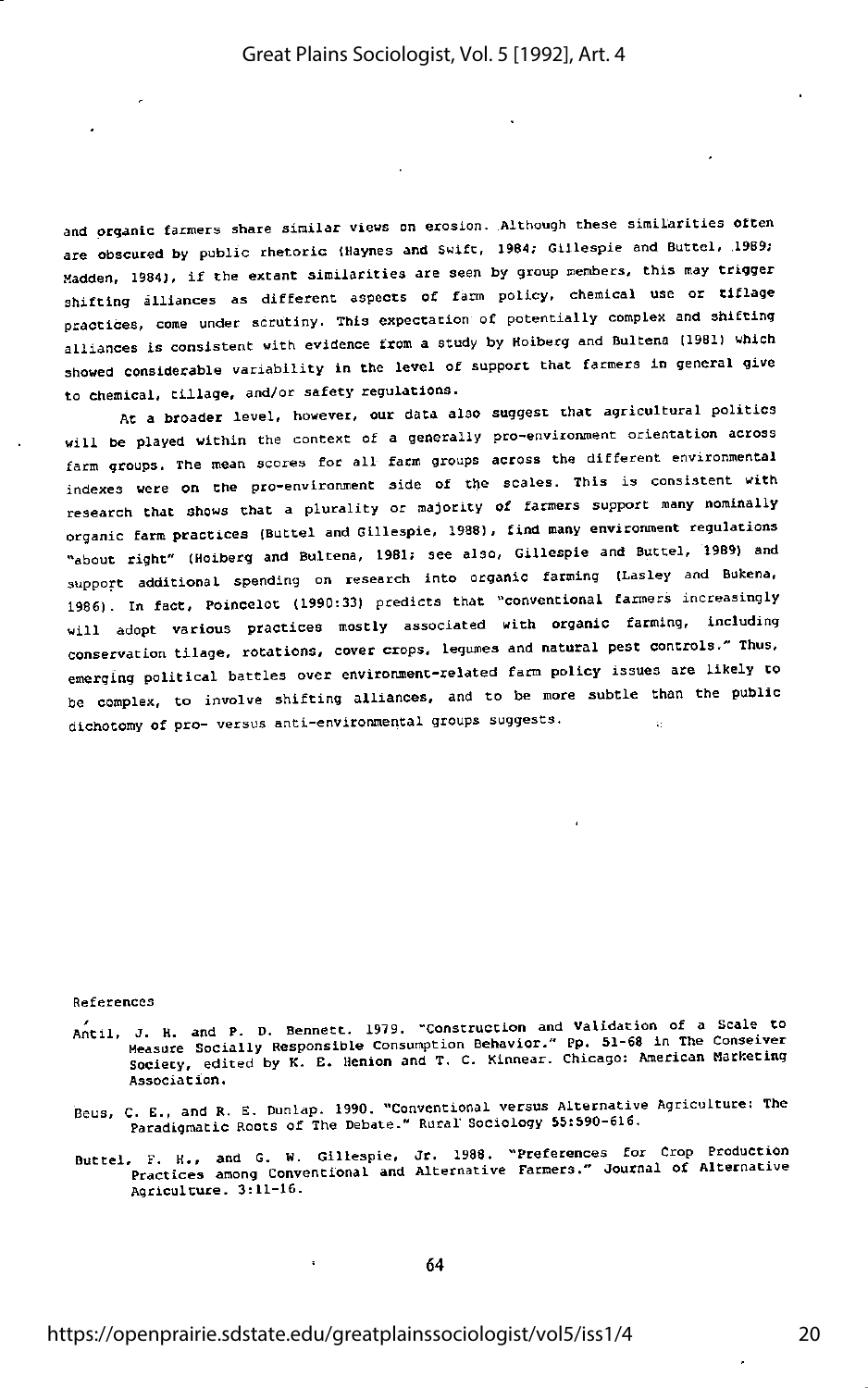Buttel, F. H., G. W. Gillespie, Jr., and A. Power. 1990. "Sociological Aspects of<br>Agricultural Sustainability in the United States: A New York State Case Study." ny steading businesses and the control states in the steading comes were stated by C. A. Edwards, In Sustainable Agricultural Systems, Soil and Water, edited by C. A. Edwards, R. Lal, P. Madden, R. K. Miller, and G. House.

- Buttel, F. H., G. W. Gillespie, Jr., O. W. Larson III, and C. K. Harris. 1981. The<br>Social Bases of Agrarian Environmentalism: A Comparative Analysis of New York and Michigan Farm Operators." Rural Sociology 46:391-410.
- Gill, J. D., L. A. Crosby, and J. R. Taylor. 1986. "Ecological Concern, Attitudes, and Social Norms in Voting Behavior." Public Opinion Quarterly 50:537-554.
- Gillespie, G. W., Jr., and F. Buttel. 1989. "Understanding Farm Operator Opposition to Government Regulation of Agricultural Chemicals and Pharmaceuticals: The Role of Social Class, Objective Interests, and Ideology." American Journal of Alternative Agriculture 4:12-21.
- Halstead, J. M., Padgitt, S., and Batie, S. S. 1990. "Ground Water Contamination from Agricultural Sources: Implications for Voluntary Policy Adherence from Iowa and Virginia Farmers' Attitudes." American Journal of Alternative Agriculture 5:
- Haynes, R. J., and R. S. Swift. 1984. 'The Beliefs of Organic Farmers." NZ Journal of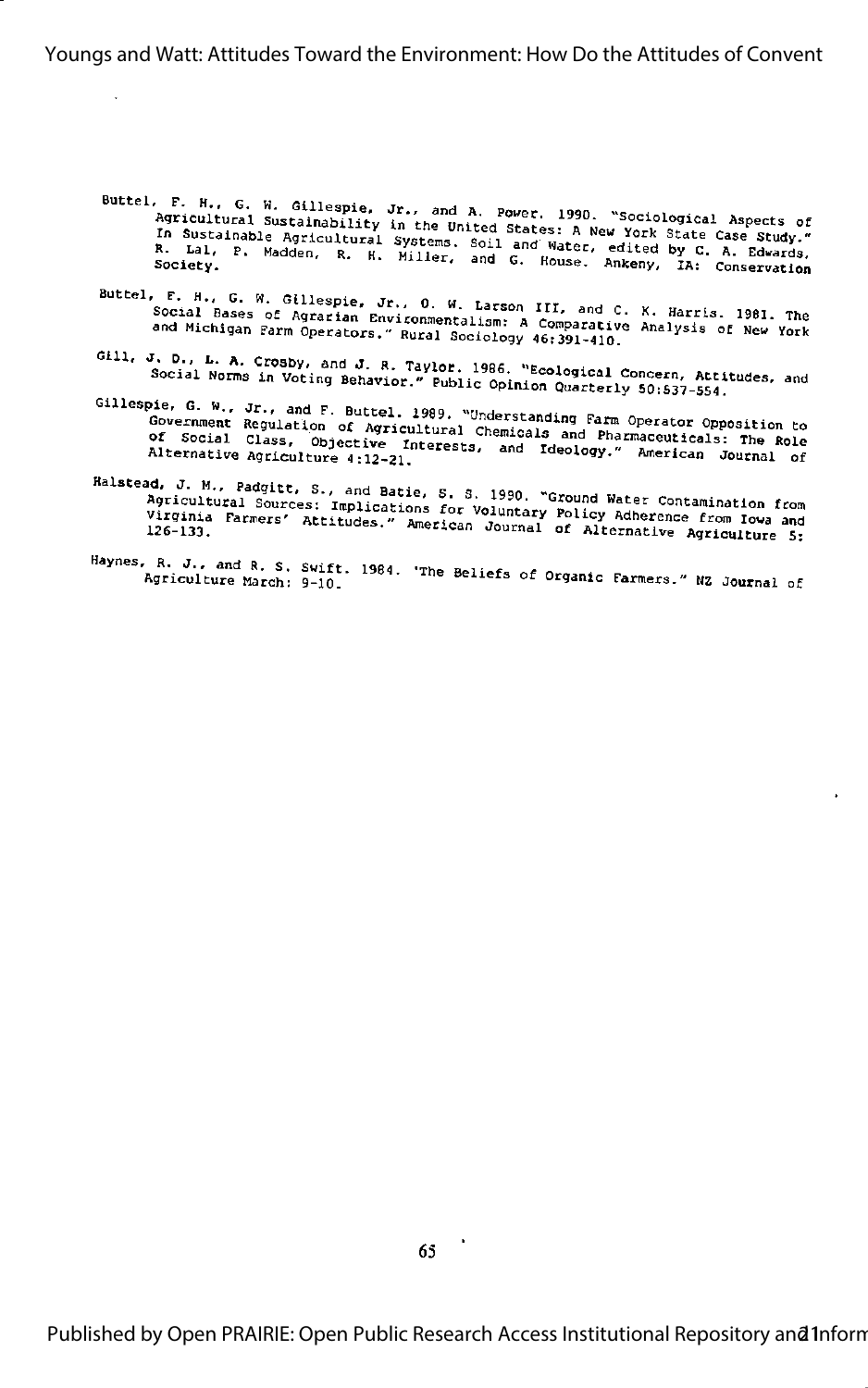- Hoiberg, E. 0., and G. L. Bultena. 1981. "Farm Operator Attitudes toward Governmental Involvement in Agriculture." Rural Sociology 46; 381-390.
- Kinnear, T. C., and J. R. Taylor. 1973. "The Effect of Ecological Concern on Brand Perception." Journal of Marketing Research 10; 19 1-197.
- Lasley, P., and G. Bultena. 1986. "Farmers' Opinions about Third-Wave Technologies." American Journal of Alternative Agriculture 3: 122-126.
- Lawler, E. D., and G. A. Youngs, Jr. 1975. "Coalition Formation: An Integrative Model." Sociometry. 38: 1-17.
- Leistritz, F. L.,. B. . L. Ekstrom, J. Wanzek, and T. L. Hortensen. 1989. "Outlook of North Dakota Farm Households; Results of the 1988 Longitudinal Farm Survey." Agricultural Economics Report No. 246, Fargo. ND: Dept. of Agricultural Economics, North Dakota State University.
- Lockecetz, W., and J. P. Madden. 1987. "Midwestern Organic Farming: A Ten-Year Follow-Up." American Journal of Alternative Agriculture 2: 57-63.
- Lockeretz, W., and S. Wernick. 1980. "Commercial Organic Farming in the Corn Beit in Comparison to Conventional Practices." Rural Sociology. 45: 708-722.
- Madden, J. P. 1984. "Regenerative Agriculture: Beyond Organic and Sustainable Food Production." Emerging Policy Issues Series, FS33, East Lansing, MI: Cooperative Extension Service, Michigan State University.
- Haloney, M. P., M. P. Ward, and G. N. Braucht. 1975. "A Revised Scale for the Measurement of Ecological Attitudes and Knowledge." American Psychologist. 30: 787- 790.
- Poincelot, R. P. 1990. "Agriculture in Transition." Journal, of Sustainable Agriculture. 1:9-40.
- Youngs, G. A., Jr., G. A. Goreham, and D. L. Watt. 1992. 'Classifying Conventional and Sustainable Farmers: Does It Matter How You Measure?' Journal of Sustainable Agriculture 2:91-115.